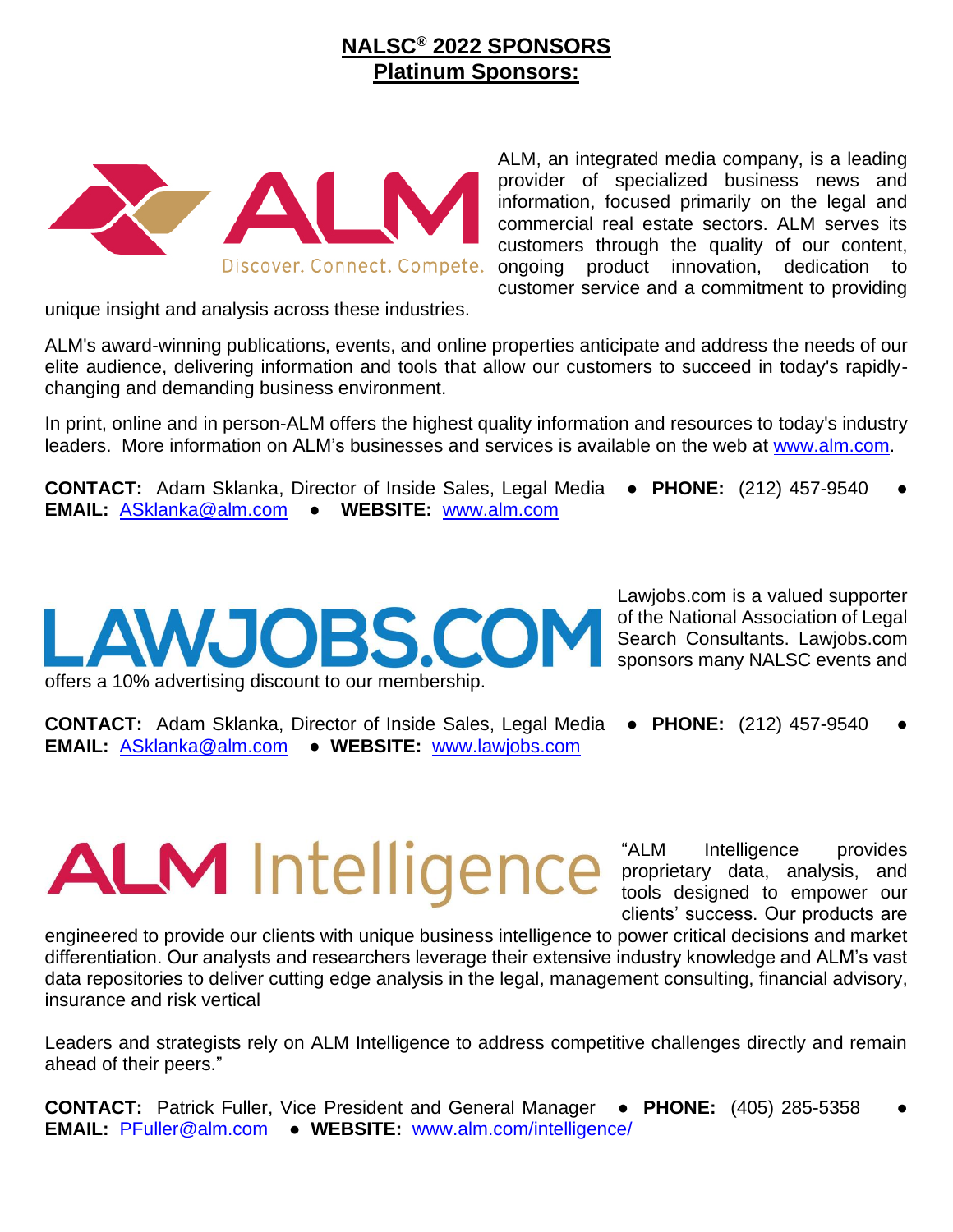### **NALSC® 2022 SPONSORS Gold Sponsor:**

*Chambers Associate* gives law students and associates an unparalleled view into the working lives of lawyers at the nation's leading law firms. At every stage in a lawyer's career we have the insight and analysis to help them make good decisions. We're the only US legal career guide to conduct in-depth telephone interviews with thousands of junior associates on the topics that matter to juniors, like the work they do day to day, the social life (if there is one), pro bono, diversity, how hard they work you, how much money you make, personal development, and much more. We grant our interviewees anonymity so they can speak to us honestly and truthfully. We also talk to firm chairs, managing partners and hiring partners to understand who and how they recruit from law school, and the directions their firms are headed.

**CONTACT:** Leah Henderson, Editor - Chambers Student Guides **● EMAIL:** [Leah.Henderson@chambers.com](mailto:Leah.Henderson@chambers.com) **PHONE:** +44 (0)207 778 1647 **● WEBSITE:** [www.chambers.com](http://www.chambers.com/)

### **Silver Sponsors:**



"Faegre Drinker is a top 50 firm designed for clients. We opened our doors on February 1, 2020, uniting Faegre Baker Daniels and Drinker Biddle & Reath, two firms known for exceptional legal and consulting capabilities and a commitment to service excellence. Clients are at the start — and the heart — of everything we do.

With more than 1,300 experienced attorneys, consultants and professionals in 21 locations in the United States, London and Shanghai, we have the strength to solve your most complex transactional, litigation and regulatory challenges wherever you need us. We partner with clients ranging from emerging startups to multinational corporations, delivering comprehensive and customized advice that advances your most ambitious business objectives.

Our culture is firmly rooted in relentless client focus and mutual trust that empowers collaboration. We listen to understand your priorities and pressure points. We bring you fresh ideas that work. And we deliver excellence — without arrogance. We are committed to our communities and to building a diverse and inclusive firm that reflects those communities and our clients.

Bolstered by our collective history, Faegre Drinker moves boldly into the future, investing in talent, technology and innovation to continually provide clients with exceptional service, collaborative experiences, innovative approaches and value."

**CONTACT:** Tedi Mason, Senior Manager of Lateral Partner and Counsel Recruiting **● EMAIL:** [Tedi.Mason@faegredrinker.com](mailto:Tedi.Mason@faegredrinker.com) **● PHONE:** (612) 766-8728 **● WEBSITE:** [www.faegredrinker.com](http://www.faegredrinker.com/)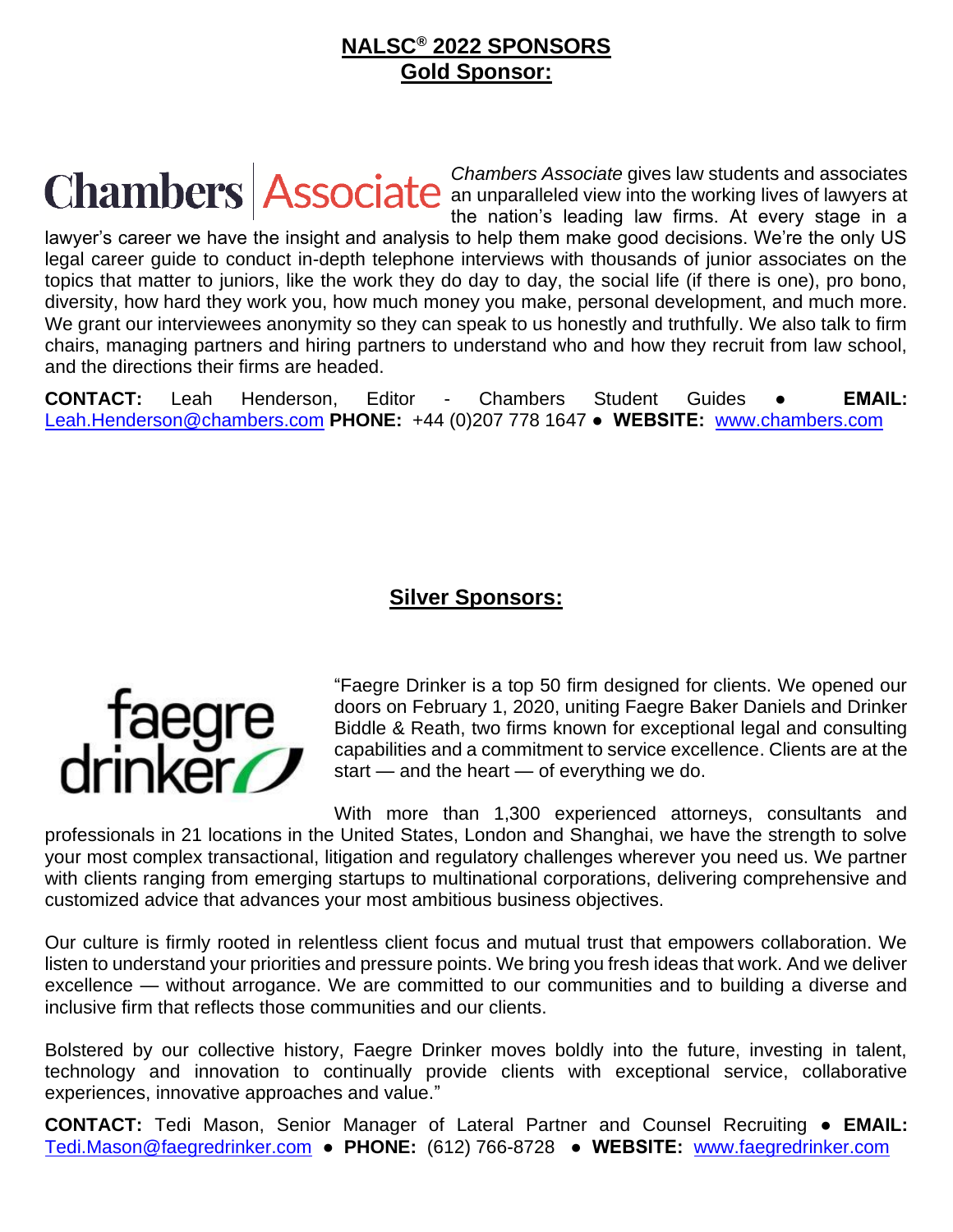### **NALSC® 2022 SPONSORS Silver Sponsors (continued):**



"Rooted in a rich history — from the 1860s California Gold Rush to today's global technology era — Kilpatrick Townsend attorneys have been at the forefront of the legal profession, committed to the success of our clients and to the wellbeing of our communities.

In 1997, well-established firms Kilpatrick & Cody in Atlanta and Petree Stockton in Winston-Salem merged to form Kilpatrick Stockton. In 2011, Kilpatrick Stockton and Townsend and Townsend and Crew merged to form Kilpatrick Townsend & Stockton LLP, expanding our reach in technology and inextricably linking our history with the evolution of technology in the U.S. and around the world. From 2013 to 2017, the firm opened offices in Shanghai, Dallas, and Houston to better align with our clients' interests and market dynamics, while further solidifying our intellectual property, corporate, and litigation practices.

With an eye towards client service, innovation, and collaboration, for more than 150 years, we have stayed on the cutting edge of new developments affecting our clients' industries and business strategies, bringing solutions to legal and technical problems that the law could never have anticipated. As such, Kilpatrick Townsend has built a premier firm known globally for helping established and emerging entities successfully grow their businesses and become industry leaders."

**CONTACT:** Wade H. Hooper, Chief Strategic Growth Officer **EMAIL:** [whooper@kilpatricktownsend.com](mailto:whooper@kilpatricktownsend.com)  **● PHONE:** (404) 532-6973 **● WEBSITE:** [www.kilpatricktownsend.com](http://www.kilpatricktownsend.com/)



Recruiters need good, current data that communicates the story of each attorney. Our extensive history, weekly updates and impressive reporting features give our recruiters a boost when searching for opportunities and candidates. Leopard Solutions provides the most compelling and detailed information on law firms and attorneys with our innovative and intuitive suite of products. We update weekly to ensure relevancy and competitive edge. Leopard's strategic data

solutions are continuously aggregated and human-vetted to provide the most accurate, in-depth, and realtime insight into thousands of the top law firms and attorneys throughout the U.S. and globally. Our Firmscape product is still the number one tool for legal intelligence for recruiters and our data scientists are busy creating a new line of business development tools that recruiters can use to enhance their bottom line.

Established in 2002, Leopard Solutions is a proud WBE organization that has grown into one of the most recognized and trusted legal market data providers in the United States. Our high level of excellence and depth is unmatched in the industry.

With our family of products, you can measure, forecast, and assess the strengths and weaknesses of the market for financial success. Our products include:

- **Leopard List**. Our attorney database is updated by our proprietary algorithm and vetted by a team of data experts. With 3,400 firms in nearly 1,700 locations, Leopard List is designed to serve the needs of legal search and talent acquisition professionals.
- **Leopard Firmscape**. Market research and curated reports on U.S. and international law firms with the unique ability to drill down to the attorney level for a full 360°-overview of any firm.
- **Leopard Job Search**. With over 6,000 active jobs in nearly 900 firms and top corporations, Leopard Job Search is all you need for placement, business development, market research, and competitive intelligence
- **Leopard In-House**. Corporate counsel database consists of over 70,000 attorneys including corporate executive groups to connect you to the right people at the right time

*[Leopard Solutions continued on next page]*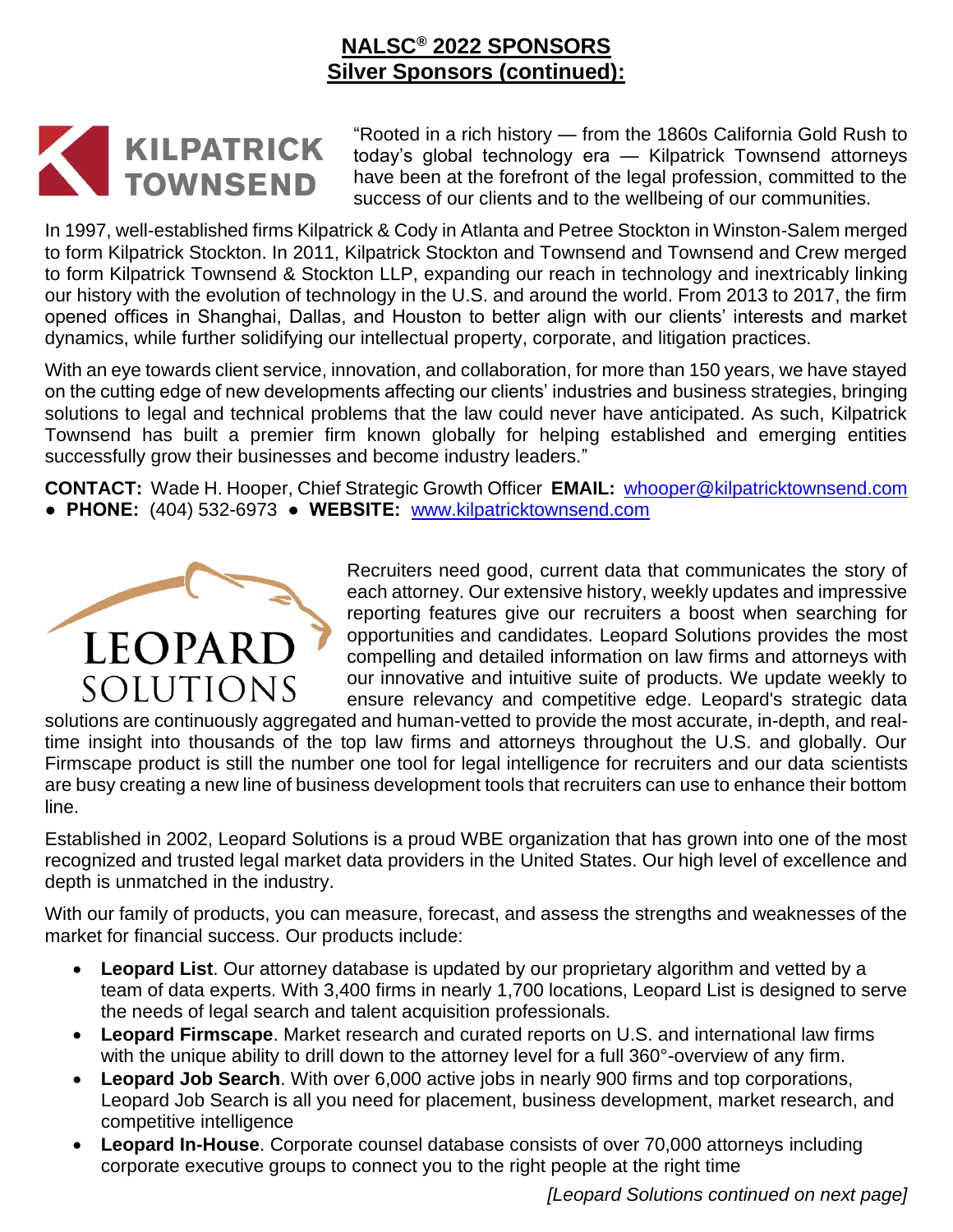### *[Silver Sponsor Leopard Solutions continued from prior page]*

Key product attributes include:

- Data enrichment project to add an additional 1,000 law firms before the end of 2020 to Leopard List and Firmscape
- Over 170 specialties and 20 practice areas
- Dynamic and easy-to-use search functions to create thousands of combinations with including tenure, JD year, memberships, associations, corporations, keywords, probability of move, and more
- View results in our classic grid or attorney profile view with the ability to add and remove photos, download and edit to Word or PDF formats
- Match candidates to jobs or jobs to candidates with just a click.

Leopard is committed to providing the highest quality data and service to all clients.

\*NALSC members receive 10% off

**CONTACT:** Laura Leopard ● **PHONE:** 800-718-8553 ● **WEBSITE:** [www.leopardsolutions.com](http://www.leopardsolutions.com/) ● **EMAIL:** [laura@leopardsolutions.com](mailto:laura@leopardsolutions.com) or [info@leopardsolutions.com](mailto:info@leopardsolutions.com)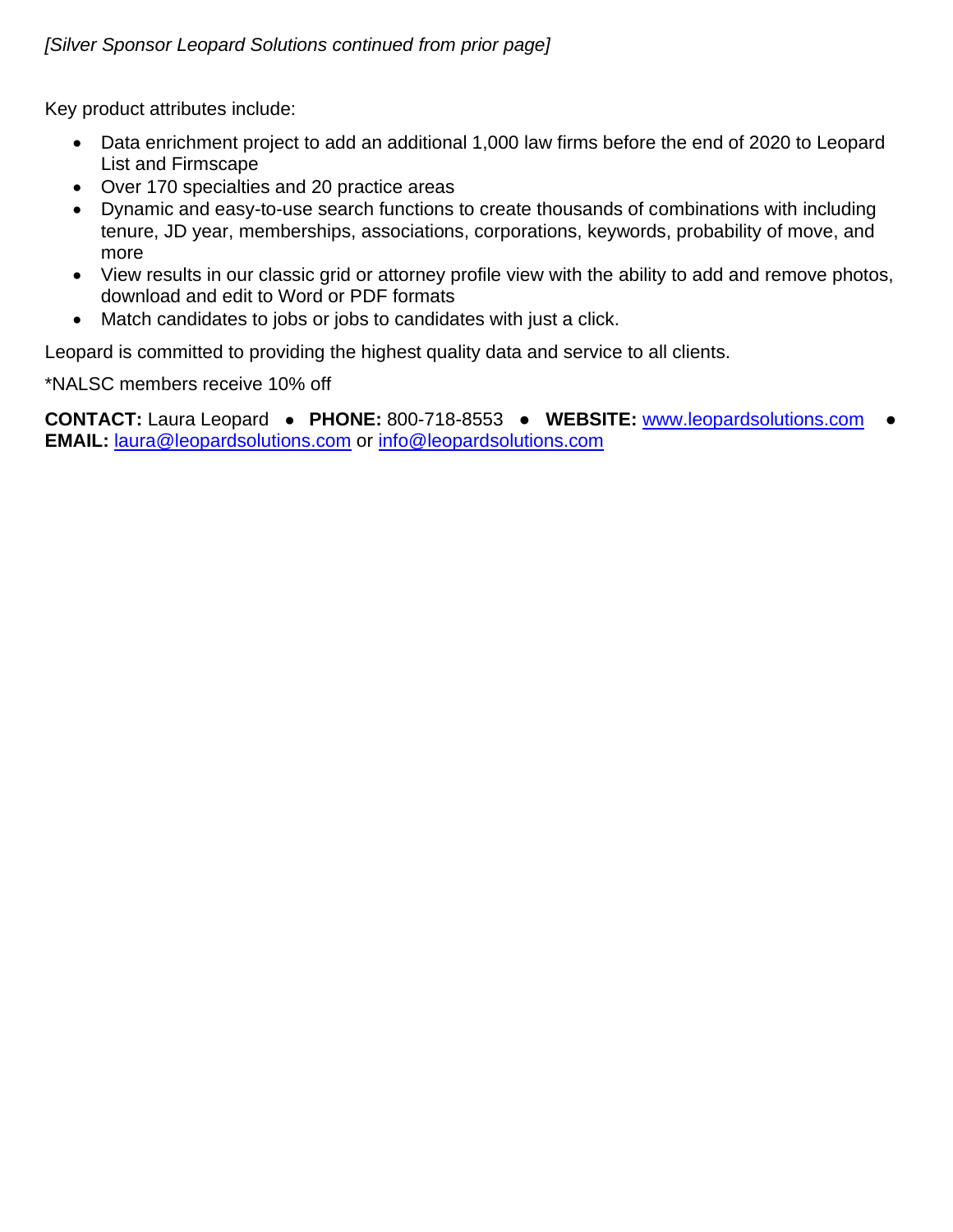### **NALSC® 2022 SPONSORS Bronze Sponsors:**



law firm designed for speed and performance.

Our advice is practical and business-driven – not abstract or opaque. And our progressive operating model takes collaboration to a new level – benefiting like-minded clients who want muscular, integrated service, timely delivered.

From major corporate restructurings, class actions and cross-border mergers, to exotic asset-class securitizations and the front lines of global climate initiatives, we are committed to your business and passionate about results. Look to us for:

- A strategic portfolio of premier Corporate, Litigation, Corporate Restructuring and Capital Markets legal practices
- Dedicated client service based on a comprehensive understanding of client needs and objectives
- A client mix ranging from start-up and emerging growth businesses, to national, global and Fortune 500 business leaders
- Integrated public policy advice and advocacy at key domestic political centers
- A unique law firm model that eliminates internal politics & supports inter-office, inter-practice & international collaboration
- Community leadership through a focused, influential Center for the Public Interest"

**CONTACT:** Molly Childs, Manager of Legal Recruitment **● PHONE:** (617) 856-8349 ● **WEBSITE:** [www.brownrudnick.com](http://www.brownrudnick.com/) ● **EMAIL:** [mchilds@brownrudnick.com](mailto:mchilds@brownrudnick.com)



The Cluen Corporation is a leading provider of software solutions to the legal recruitment industry. Their flagship product Encore, is a comprehensive software solution that removes inefficiency from the recruiting process. Combining effortless

reporting, artificial intelligence and strength of intelligent design, Encore creates simple steps for impressive results and the technology enables a single site, multiple offices and remote users to simultaneously collaborate.

#### NALSC MEMBER PERKS

One month of "LLM" Service FREE for any new Encore for Legal customer OR 20% off any data conversion.

**CONTACT:** For more information visit [www.cluen.com,](http://www.cluen.com/) or Heidi Braun ● **PHONE:** (212) 255-6659, extension 2 ● **EMAIL:** [HeidiB@cluen.com](mailto:HeidiB@cluen.com)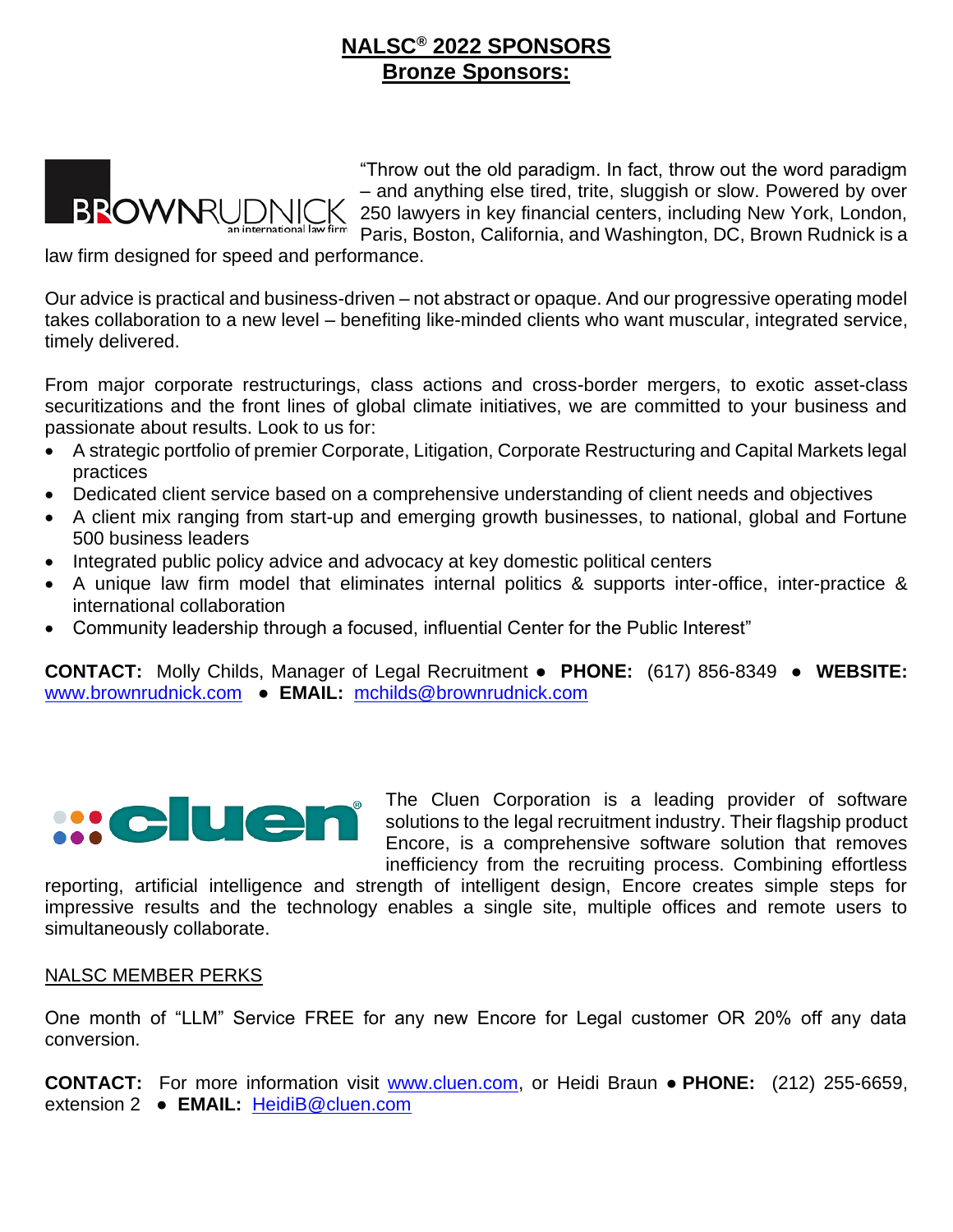

At Davis Wright Tremaine LLP, we advance our clients' success and simplify their most complex challenges. We're a full-service, AmLaw 100 firm with depth and strength in the core legal functions of litigation, business transactions, intellectual property, and employment. We also have nationally ranked teams focused on a

number of highly regulated industries, including communications, media, technology, financial services, health care, energy, food and beverage, and restaurants. Our First Amendment litigation group is particularly renowned for its leading role in many of the country's most important and cutting-edge cases. With offices that include the country's main technology centers, we're sought-after in many areas that have emerged from the ongoing digital transformation, including FinTech, AgTech, IoT, Digital Health, Blockchain, Artificial Intelligence, AR/VR, and Privacy and Security.

Our deep commitment to DEI and pro bono is part of the firm's essential fabric and we've been regularly acknowledged as a national leader in these areas. Most recently, we were one of just 20 firms honored by Diversity Lab's inaugural Inclusion Champions program and one of just 28 firms included in the inaugural Bloomberg Law Diversity, Equity & Inclusion Framework. In a 2021 report on the legal industry's Social Impact Leaders, Law360 placed Davis Wright Tremaine in the top 15 nationwide. Learn more at [www.dwt.com.](www.dwt.com)

**CONTACT:** Morgan Dufault, Manager, Lawyer Talent Acquisition ● **PHONE:** (917) 485-2054 ● **WEBSITE:** [www.dwt.com](http://www.dwt.com/) ● **EMAIL:** [morgandufault@dwt.com](mailto:morgandufault@dwt.com)

**CONTACT:** Michael Nguyen, Dufault, Director, Talent Acquisition ● **PHONE:** (415) 276-6564 ● **WEBSITE:** [www.dwt.com](http://www.dwt.com/) ● **EMAIL:** [michaelnguyen@dwt.com](mailto:michaelnguyen@dwt.com)



Firm Prospects is the first and only law firm intelligence platform designed by former top firm attorneys and legal search professionals that offers precisely targeted search results and

Whether searching for candidates or tracking trends in lateral movements, your results are only as good as the underlying data. That's why we've taken the time to develop a comprehensive and accurately categorized database, while also applying the latest technology to enhance our review process. As a result, we provide more targeted market intelligence to our customers.

In addition, we not only show trends based on historical data, but also apply a proprietary predictive analytics model that allows us to look prospectively to identify associates who are most likely to make a lateral move within a 6 to 12 month period.

In the end, finding the right candidate and retaining that individual is one of the most time consuming and costly challenges businesses face. Law firms are no exception. The Firm Prospects platform helps legal search firms to more efficiently target quality candidates to present to their law firm clients.

For more information or to schedule a demo, please feel free to visit our website at [www.firmprospects.com](http://www.firmprospects.com/) or reach out to us at [demo@firmprospects.com.](mailto:demo@firmprospects.com)

**CONTACT:** Adam K. Oliver, Esq., President ● **PHONE:** 781-290-0101, ext 713 ● **WEBSITE:** [www.firmprospects.com](http://www.firmprospects.com/) ● **EMAIL:** [aoliver@firmprospects.com](mailto:aoliver@firmprospects.com)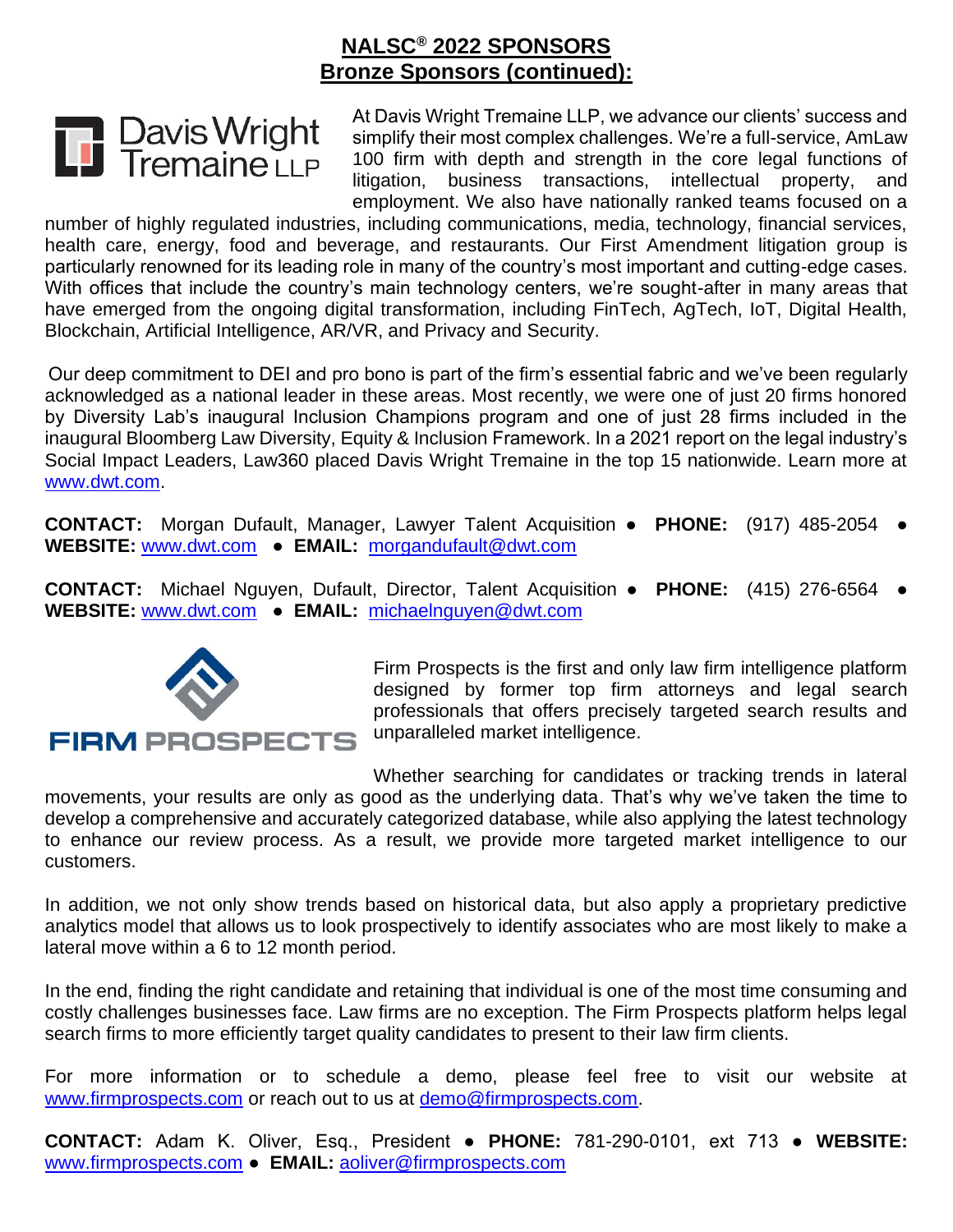

"Growth. Performance. Managing risk. However you define it, success in today's global and digital age means addressing increasingly complex issues faster and more efficiently amid rapid change. Making the right decisions in this environment requires strategic counsel from an advisor who not only knows how laws are evolving in jurisdictions around the world, but also has a deep understanding of **GOODWIN** your particular industry. This is Goodwin.

We are a global 50 law firm with a history of working on groundbreaking matters, and an increasingly focused approach to working with clients in the financial, private equity, real estate, technology and life sciences industries. Our more than 1,000 corporate and litigation attorneys leverage their specific experience and assemble full-service teams to advise clients in these and adjacent industries.

It's not just what we do. It's why we do it — We strive to help you succeed, however you define success. You receive our best in every engagement – from an A-team roster focused on the matter at hand, to the collective know-how of highly collaborative attorneys in specialized practices across the firm. By helping you make the most of leveraging opportunities, protecting what's important, and clearing obstacles in your way, Goodwin is recognized as a leader in the markets we serve.

At Goodwin, we use law to enable our clients' success. When we partner with our clients to practice law, we do so not just with integrity, but with ingenuity, agility and ambition. And in so doing, we are able to make a powerful, positive and lasting impact."

**CONTACT:** Sabrina Lonergan, Director of Lateral Partner Recruiting ● **PHONE:** (415) 733-6127 ● **WEBSITE:** [www.GoodwinLaw.com](http://www.goodwinlaw.com/) ● **EMAIL:** [SLonergan@GoodwinLaw.com](mailto:SLonergan@GoodwinLaw.com)



Goulston & Storrs' attorneys practice law with deep expertise, wide diligence and inspiring camaraderie. Founded in 1900, we are an Am Law 200 firm with a national platform and diverse client base that is

supported by offices in Boston, New York, and DC. With over 200 attorneys, our firm is recognized as a real estate powerhouse with leading-edge corporate, finance, litigation, private client and trust practices.

Our dedication to superior client service through a team-centered approach has resulted in Goulston & Storrs being recognized for excellence by Chambers USA, BTI's A-Team for Client Service, Best Lawyers in America and other leading industry rankings.

Discover [Top 10 Reasons to Work at Goulston & Storrs](https://www.goulstonstorrs.com/top-ten-reasons-to-work-at-goulston-storrs/) and the countless ways we enjoy working together at [www.goulstonstorrs.com.](http://www.goulstonstorrs.com/)

**CONTACT:** Karen Kupetz, Senior Director of Legal Recruiting ● **PHONE**: 212 878 5049 ● **EMAIL:** [kkupetz@goulstonstorrs.com](mailto:kkupetz@goulstonstorrs.com) ● **WEBSITE**: [www.goulstonstorrs.com](http://www.goulstonstorrs.com/)



Greenberg Traurig, LLP (GTLaw) has more than 2,200 attorneys in 41 offices in the United States, Latin America, Europe, Asia and the Middle East. One firm worldwide, GTLaw has been recognized for

its philanthropic giving, was named the largest firm in the U.S. by *Law360* in 2017, and among the Top 20 on the 2016 *Am Law* Global 100. Web: [www.gtlaw.com](http://www.gtlaw.com/) Twitter: @GT\_Law.

**CONTACT:** Tracy Newirth, Director of Senior Talent Acquisition **PHONE:** (212) 801-9200 ● **WEBSITE:** [www.gtlaw.com](http://www.gtlaw.com/) ● **EMAIL:** [newirtht@gtlaw.com](mailto:newirtht@gtlaw.com)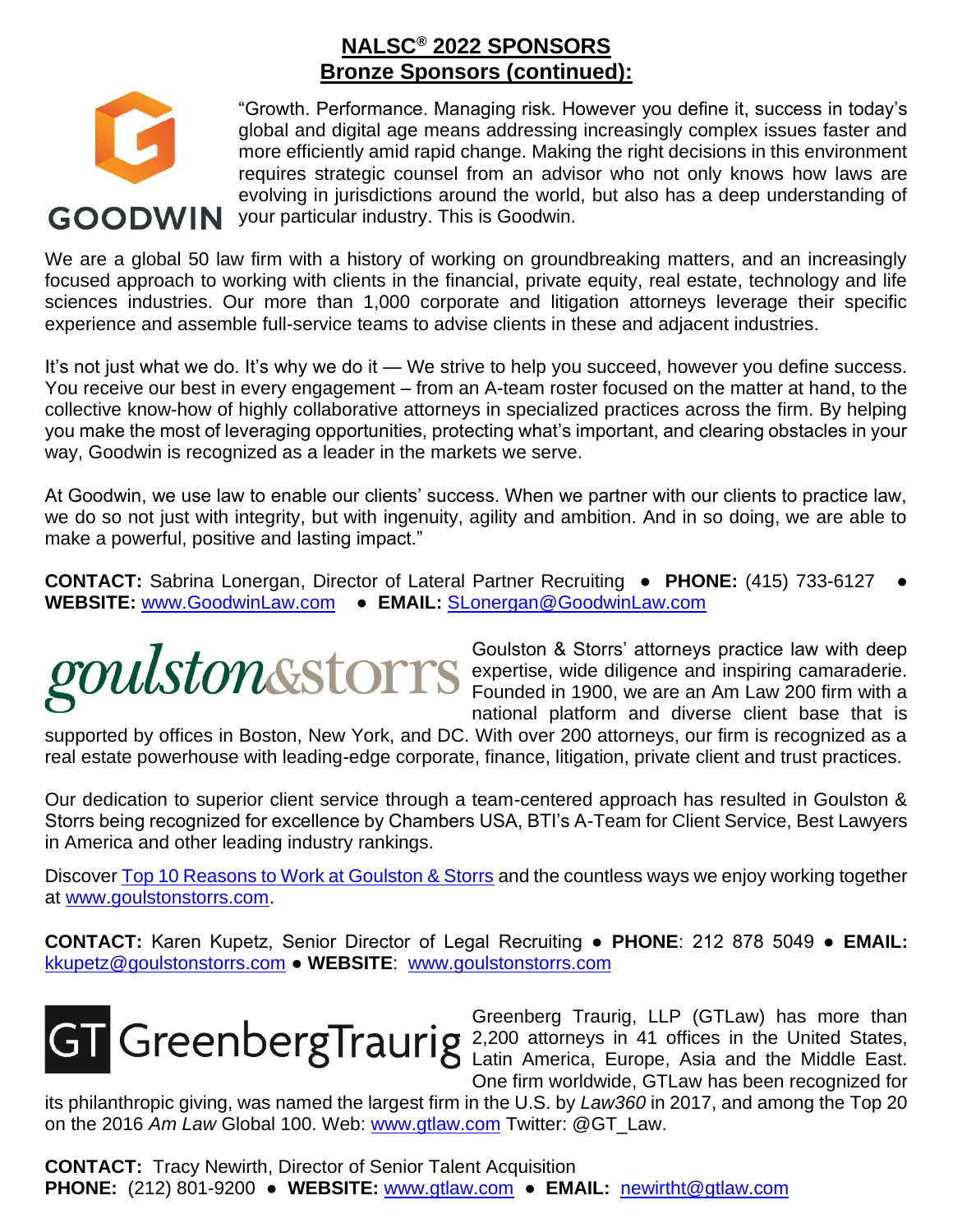

CareerLink is Kirkland Ellis' award-winning program that provides our talented attorneys and alumni with comprehensive career support and job search assistance.

### **Partnering with You**

We can help you fill your legal in-house positions with the best candidates, and you can help our attorneys and alumni take the next steps in their careers.

Working with CareerLink is complimentary, benefits include:

- Have your legal in-house positions posted to our alumni job board.
- Coordinate with CareerLink Coaches to determine the best talent for your positions.
- Source credentialed and highly-trained candidates.

**CONTACT:** For more information please call Amanda Reiss, CareerLink Coach **PHONE:** (212) 446-4800 ● **EMAIL:** [amanda.reiss@kirkland.com](mailto:amanda.reiss@kirkland.com) or visit **WEBSITE:** [www.kirkland.com.](http://www.kirkland.com/)



### Mintz Levin Cohn Ferris Glovsky and Popeo PC

### **"It's Time for Mintz Levin!**

 Our attorneys are no-nonsense, get-to-the-root-of-the problem kind of people. If there's a faster way to get there, we'll find it. It's our job to give you clear answers and sound solutions.

We focus on what matters to you — whether it's overcoming a legal challenge, taking your business to the next level, or having a trusted partner for ongoing legal advice. Think of us as an extension of your team with the legal know-how, connections, and industry experience to safeguard your interests.

It's also our job to make sure you are meeting the people you need to know. We have a network of some of the sharpest business leaders, money people, and legal minds on the planet. Our attorneys are always looking for ways to leverage our resources on clients' behalf.

We help you move your agenda forward and deal effectively and efficiently with obstacles that come between you and your goals. Responsive, aggressive problem-solving is a Mintz Levin hallmark and the foundation of the firm's success and growth since 1933.

### **Industry Focus**

We immerse ourselves in our clients' industries. It's our job to advise you about what's ahead, what to watch out for, and where the new opportunities are. Our attorneys are encouraged to think like clients and understand their goals, the challenges they face, and the opportunities that drive them.

Mintz Levin serves clients of all sizes and at all stages of growth. We represent Fortune 500 companies, entrepreneurs, emerging growth and established companies, government agencies, and nonprofits. The firm brings attorneys from complementary practices and geographies to address the rapidly changing legal and regulatory environment of many industries."

**CONTACTS:** Shannon Davis, Chief Legal Recruiting and Integration Officer ● **PHONE:** 212-692-6879 ● **EMAIL:** [SDavis@mintz.com](mailto:SDavis@mintz.com) ● **WEBSITE:** [www.mintz.com](http://www.mintz.com/)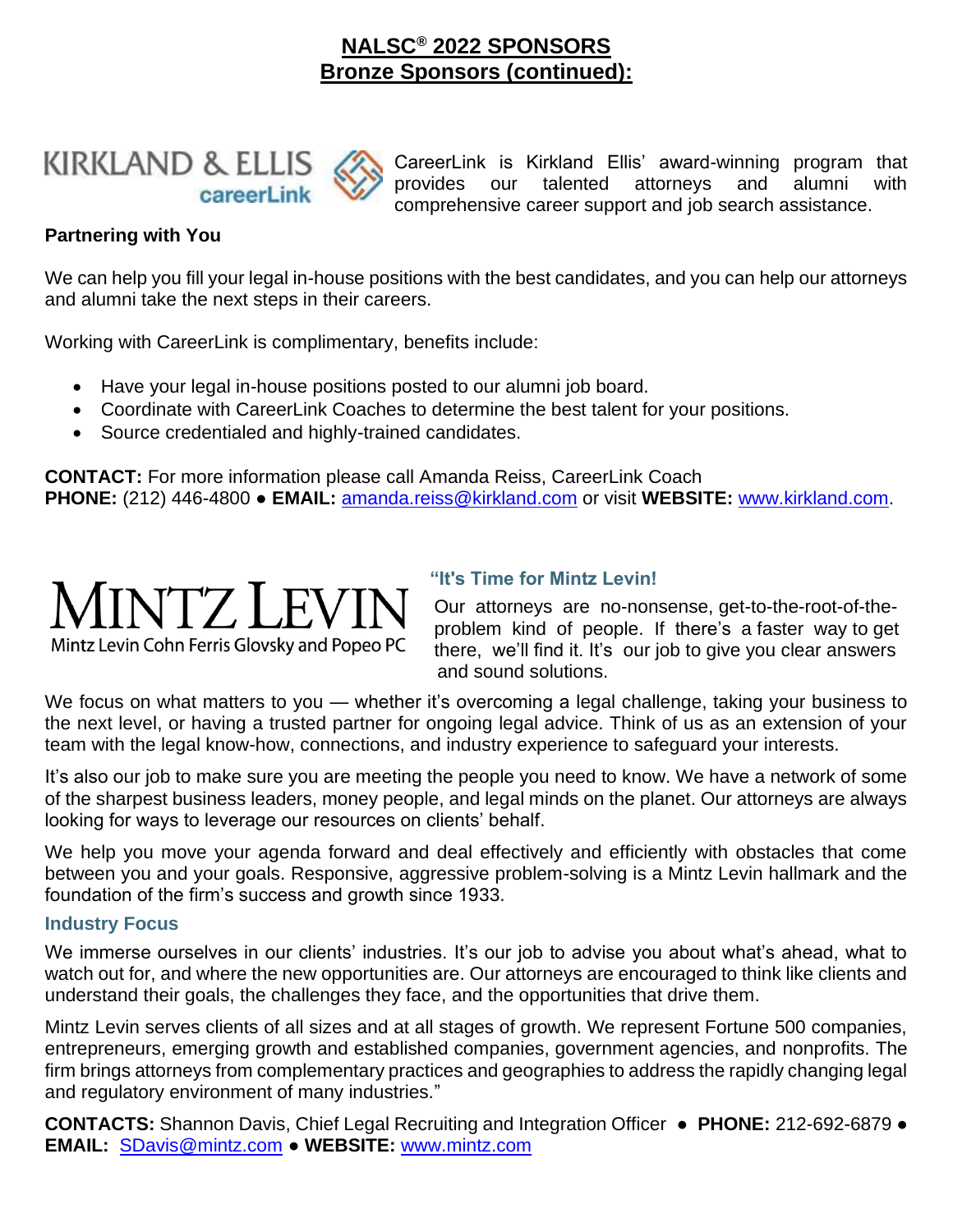

"Perkins Coie is a leading international law firm that is known for providing high value, strategic solutions and extraordinary client service on matters vital to our clients' success. With more

than 1,000 lawyers in offices across the United States and in Beijing, Shanghai and Taipei, we provide a full array of corporate, commercial litigation, intellectual property and regulatory legal advice to a broad range of clients, including many of the world's most innovative companies and industry leaders as well as public and not-for-profit organizations."

**CONTACT:** Kristina Lambright, Esq., Sr. Director of Strategic Growth ● **PHONE:** (206) 359-8000 **WEBSITE:** [www.perkinscoie.com](http://www.perkinscoie.com/) ● **EMAIL:** [klambright@perkinscoie.com](mailto:klambright@perkinscoie.com)



Pirical enables legal recruitment and diversity leaders to make people decisions from data.

In just five years, Pirical has delivered two flagship products that are used by over 100 of the world's leading law firms and legal recruiters. Now the market leader in the UK, Pirical is unrivalled in their access to people decision-makers at the top of the legal industry.

Pirical is an exciting scale-up, now with a team of over 40 exceptionally talented data scientists and developers, led by Founder and CEO Jason Ku (ex Bloomberg and McKinsey) and Co-Founder and CTO Hok-Him Poon (ex Bloomberg, Goldman Sachs).

Pirical Legal Professionals

NEW to the US market in 2021, Pirical Legal Professionals is the world's most comprehensive database of attorneys, tracking over 440,000 legal profiles from an unparalleled number of data sources. Since its launch in 2018, the product has already become the established market leader in the UK (100+ customers including 14 of the top 20 law firms) and is now being used by early adopters in the US who seek a slick, easy to use search platform for a competitive advantage over their peers.

Pirical on Demand (POD).

After spending five years studying C-levels in elite law firms, Pirical launched POD to enable people leaders to make crucial decisions from their data. Across Diversity, Core HR and Recruitment topics, POD digests the millions of rows of data from the firm, to turn it into actionable insight. The platform produces simple and beautiful analyses that answer fundamental questions such as:

- Which law school produces the most profitable attorneys?
- How does our attrition rate compare to our peer firms, and why?
- Which top performer is about to leave the firm?
- 100s more!

**CONTACT:** Chris Griffiths, Head of Engagement ● **PHONE**: (312) 262-2991 **EMAIL:** [chris.griffiths@pirical.com](mailto:chris.griffiths@pirical.com) ● **WEBSITE:** [www.pirical.com](http://www.pirical.com/)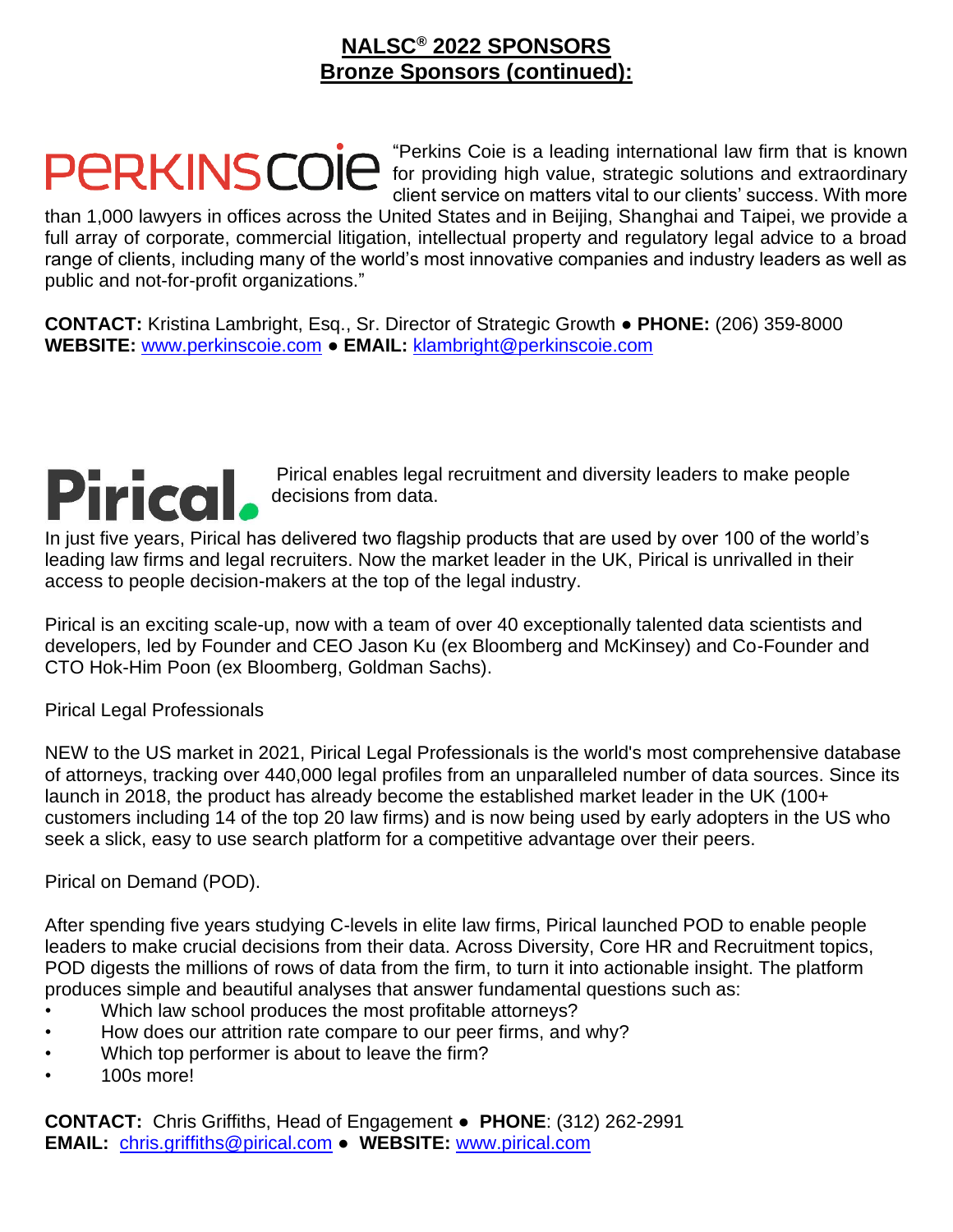

"At Seyfarth Shaw, we are leading the way to deliver legal services more effectively, more efficiently, more transparently.

Seyfarth Shaw LLP provides thoughtful, strategic, practical legal counsel to client companies and legal teams of all sizes. With more than 850 attorneys in the U.S., London, Shanghai, Melbourne and Sydney, we offer a national platform and an international gateway to serve your changing business and legal needs in litigation, employment, corporate, real estate and employee benefits.

Seyfarth attorneys are:

- Client-focused: A constant unrelenting focus on the needs of our clients.
- Forward-thinking: A commitment to excellence & to constantly seeking better ways to serve our clients.
- Innovative: An atmosphere that fosters creative and innovative thinking.

We have gained acclaim for our innovative SeyfarthLean client service model, which incorporates the core principles of Lean Six Sigma to the delivery of legal services, and we continue to develop new reporting and project management tools for greater transparency and collaboration with our clients.

Our efforts have contributed to our recognition by in-house counsel as 'Best of the Best' for client service within the 2015 BTI Consulting Group's Client Service A-Team and being named by the *Financial Times* U.S. Innovative Lawyers Report among the most innovative law firms.

Seyfarth Shaw. The difference is clear."

**CONTACT:** Joel L. Shulman, Regional Senior Legal Recruiting Manager ● **PHONE:** (312) 460-6992 **WEBSITE:** [www.seyfarth.com](http://www.seyfarth.com/) ● **EMAIL:** [jshulman@seyfarth.com](mailto:jshulman@seyfarth.com)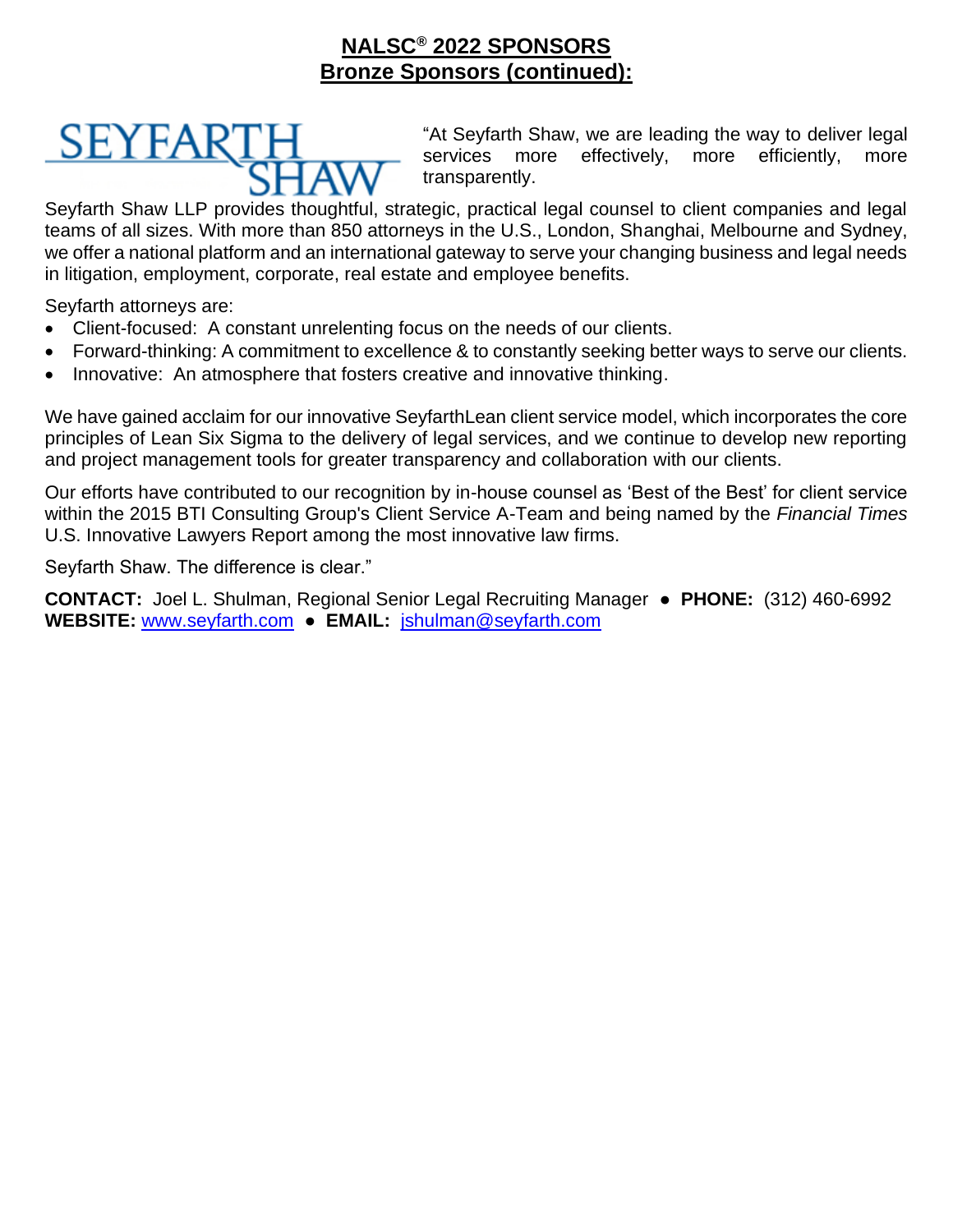### **NALSC® 2022 SPONSORS Law Firm Honorary Sponsors:**



"Akerman LLP is a leading transactions and trial law firm. We are known for our core strengths in middle market M&A, within the financial services and real estate industries, and for a diverse Latin America practice. With more than 600 lawyers and government affairs professionals and a network of 20 offices, Akerman is ranked among the top 100 law firms in the United States by The National Law Journal NLJ 350 (2014). Clients engage Akerman to help them

more confidently address their business challenges and opportunities across the U.S. and throughout the Americas."

"The Akerman team is recognized by U.S. News – Best Lawyers (2014) as one of the best law firms in the U.S. in 30 practice areas. The firm also is ranked among the top 50 Law firms for diversity in The American Lawyer's Diversity Scorecard (2014)."

**CONTACT:** Danielle T. Shannon, Dir. of Legal Recruiting ● **PHONE:** (212) 880-3889 ● **WEBSITE:** [www.akerman.com](http://www.akerman.com/) ● **EMAIL:** [danielle.shannon@akerman.com](mailto:danielle.shannon@akerman.com)

For more than 100 years, BakerHostetler has been unwavering in our dedication to the highest standards of client service. Our clients' needs constantly evolve, and so do we.

Even amid the COVID pandemic, we continued to build on our solid foundation by opening new offices in Dallas, San Francisco and Wilmington, DE, enhancing our capacity to provide each client with sophisticated, nuanced and innovative legal counsel supporting their entire enterprise. With a roster of more than 1,000 attorneys across 17 offices coast to coast, we work with clients all over the country including those with a global footprint – to address critical and complex business and regulatory issues. We meet clients where they are and help them get where they want to be.

Yet even as we adapt to meet the needs of a dynamic world, our core values remain rock solid: We provide superior client service grounded in long-term relationships, contribute generously to the communities in which we live and work, and maintain a culture of respect, inclusion and collaboration. We know that embracing people of all kinds of backgrounds and viewpoints makes us a stronger law firm and facilitates our continued ability to innovate to provide the best counsel to our clients.

**CONTACT:** Michele Ward, Director of Recruiting ● **PHONE:** (310) 979-8464 **EMAIL:** [mward@bakerlaw.com](mailto:mward@bakerlaw.com) ● **WEBSITE:** [www.bakerlaw.com](http://www.bakerlaw.com/)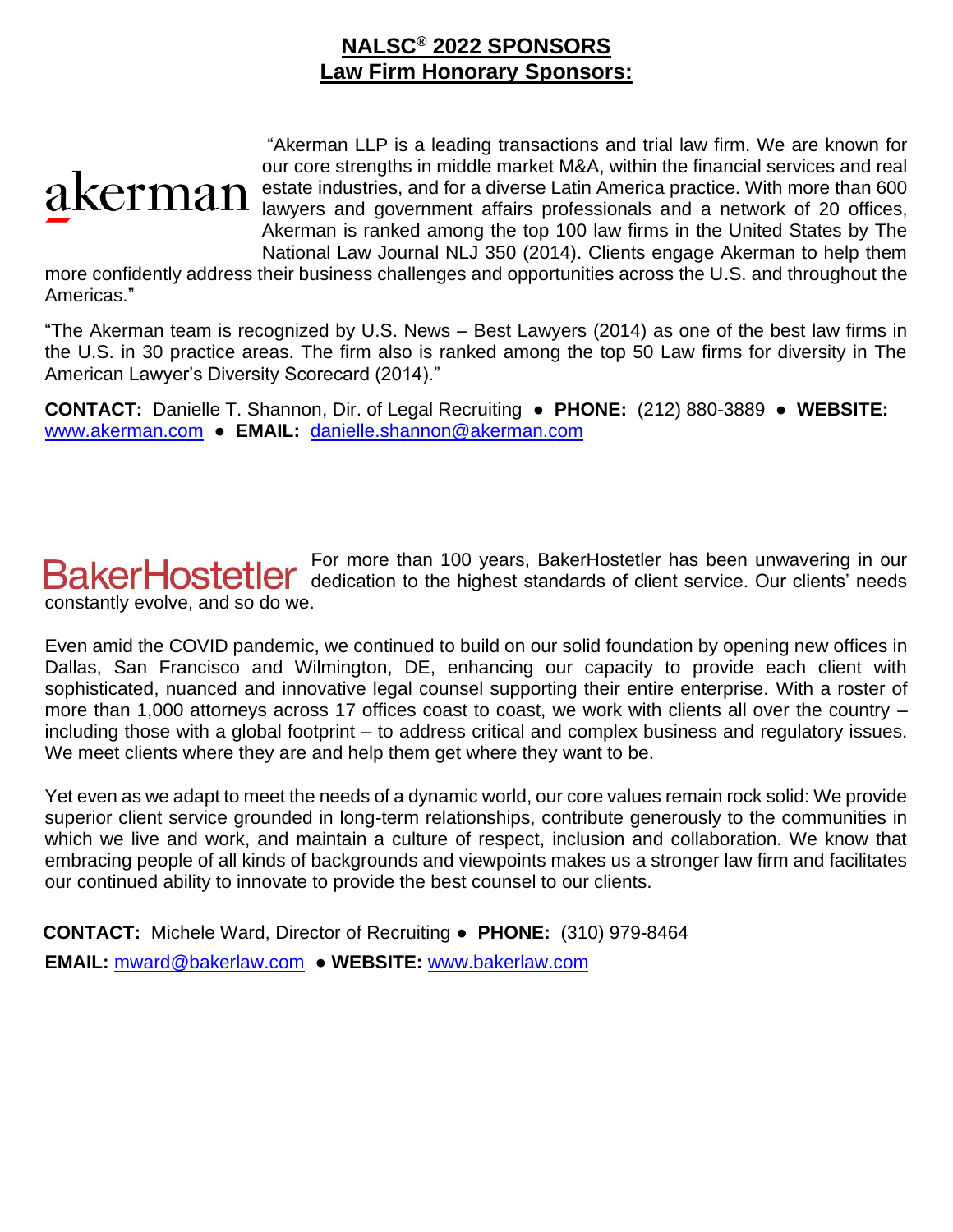

world, and embrace collaboration and candour.

As the original global law firm, we bring the right talent to every client issue, regardless of where the client is. We partner with our clients to deliver solutions in the world's largest economies as well as newly opening markets.

We are global citizens, industry savvy, diverse and have a thirst for innovation. Our strength is our ability to adopt a new type of thinking and use cutting-edge legal technologies to help clients overcome the challenges of competing in today's new world economic order.

We are The New Lawyers. We are Baker McKenzie."

**CONTACT:** Kristina Gajewicz, Director of Recruiting, Americas ● **PHONE:** (312) 861-1470 **EMAIL:** [Kristina.gajewicz@bakermckenzie.com](mailto:Kristina.gajewicz@bakermckenzie.com) ● **WEBSITE:** [www.bakermckenzie.com](http://www.bakermckenzie.com/)



"Bilzin Sumberg is a Florida-based firm with a local footprint, a national presence and a global perspective. Far from a typical law firm, we find ourselves operating as close and trusted advisors to clients in a variety of industries. Through experience, talent and a sophisticated understanding of complex legal and corporate

nuances, we help guide, protect and grow our clients' businesses. Our commitment runs deep—from recruiting top talent to solidifying long-term relationships to making an impact in our community—and our end goal remains steady: to provide the contacts, experience and resources our clients need to make their strategic vision a reality."

**CONTACT:** Jessica Buchsbaum, Chief Legal Talent Officer ● **PHONE:** (305) 375-6151 ● **WEBSITE:** [www.bilzin.com](http://www.bilzin.com/) ● **EMAIL:** [jbuchsbaum@bilzin.com](mailto:jbuchsbaum@bilzin.com)



"Cadwalader, Wickersham & Taft LLP is a leading global advisor to financial institutions and corporations, offering innovative solutions to complex legal issues. Through our collaboration across offices and

departments, we offer a seamless network of legal professionals, working together to formulate comprehensive responses to client needs."

Year Founded: 1792 Attorneys: 400+ worldwide

**CONTACT:** Tara M. Conlon, Director of Legal Recruitment ● **PHONE:** (212) 993-2929 ● **WEBSITE:** [www.cadwalader.com](http://www.cadwalader.com/) ● **EMAIL:** [tara.conlon@cwt.com](mailto:tara.conlon@cwt.com)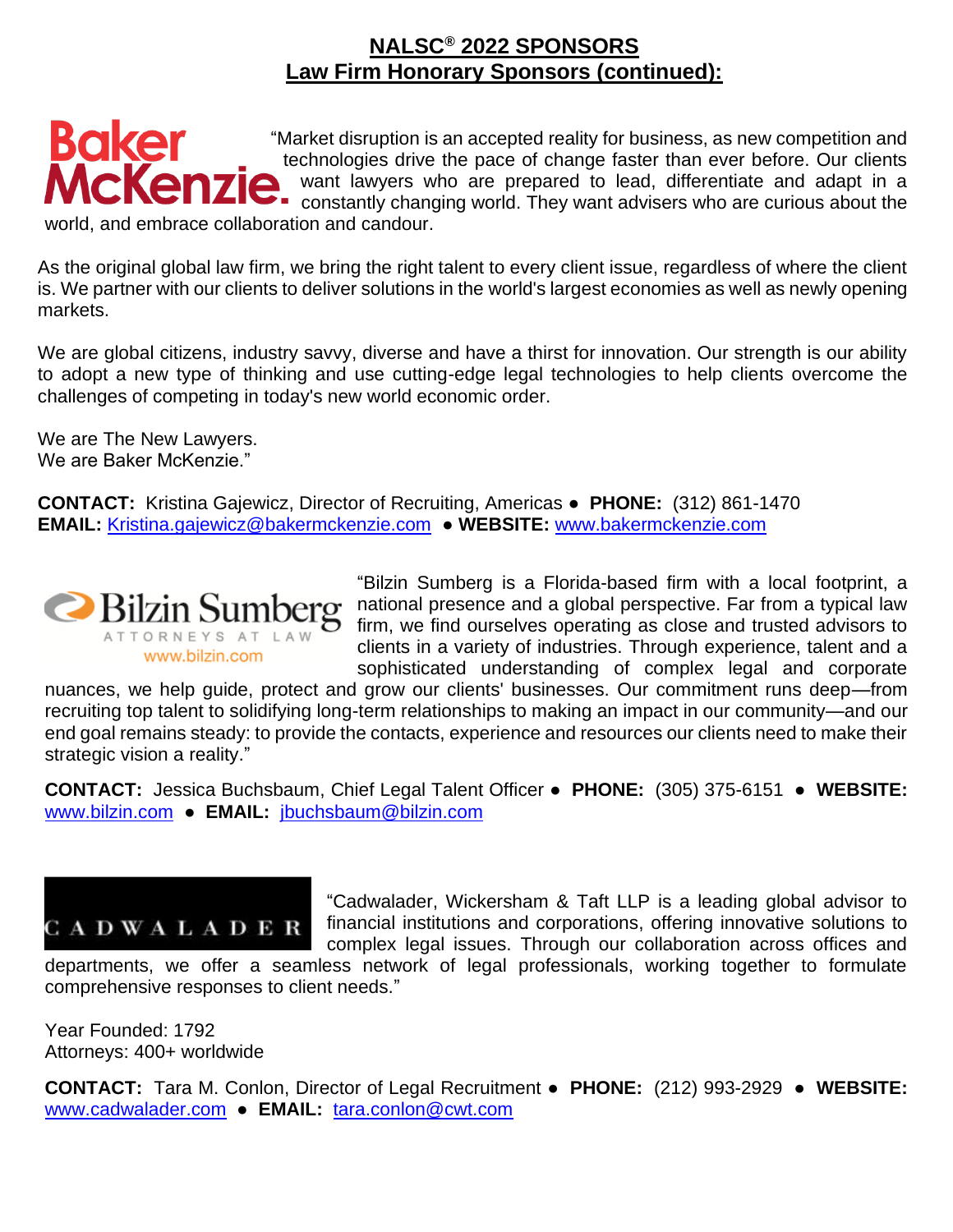Cooley LLP is a global law firm founded in 1920. With 1,300 lawyers in offices in the US, Europe and Asia, Cooley advises entrepreneurs, investors, financial institutions and established companies around the world – where innovation meets the law.

**CONTACT:** Rachel Mayerson, Director of Strategic Lateral Growth & Integration **PHONE:** (212) 479-6433 ● WEBSITE: [www.cooley.com](http://www.cooley.com/) ● EMAIL: [rmayerson@cooley.com](mailto:rmayerson@cooley.com)



"Ranked among the top 100 law firms in the country, Cozen O'Connor has more than 750 attorneys in 27 cities across two continents. We are a full-service firm with nationally recognized practices in litigation, business law, and government relations, and our attorneys have experience operating in all sectors of the economy. Our diverse client list includes global Fortune 500 companies, middle-market firms poised for growth, ambitious startups, and high-profile individuals.

In an industry built on talk, Cozen O'Connor has made its name by doing. We have built our firm one case, one victory at a time. Our attorneys have impeccable academic credentials and are able to combine intellectual rigor with practicality and efficiency. We provide sophisticated, business-minded advice aimed at one simple goal: getting the right result for our clients. No matter how complex, contentious, or critical the undertaking, we persevere until the job is done.

What you've built, we can defend. What you envision, we can help construct."

**CONTACT:** Jessica Alexander, Director of Strategic Expansion ● **PHONE:** (215) 665-2137 ● **WEBSITE:** [www.Cozen.com](http://www.cozen.com/) ● **EMAIL:** [JAlexander@Cozen.com](mailto:JAlexander@Cozen.com)

**CONTACT:** Lori Rosenberg, Chair, Partner Recruitment and Integration ● **PHONE:** (215) 665-4178 ● **WEBSITE:** [www.Cozen.com](http://www.cozen.com/) ● **EMAIL:** [LRosenberg@Cozen.com](mailto:LRosenberg@Cozen.com)

"Crowell & Moring was founded in 1979 by 53 lawyers who left a large national firm to begin a different kind of law firm. Since then, we've grown to approximately 500 lawyers in Washington, D.C., New York, San Francisco, Los Angeles, Orange County, London, and Brussels. And we've created some impressive milestones along the way."

**CONTACT:** Rosemary Andress-Sanborn, Lateral Partner Recruiting Manager ● **PHONE:** (212) 223-4000 ● **WEBSITE:** [www.crowell.com](http://www.crowell.com/) ● **EMAIL:** [randress@crowell.com](mailto:randress@crowell.com)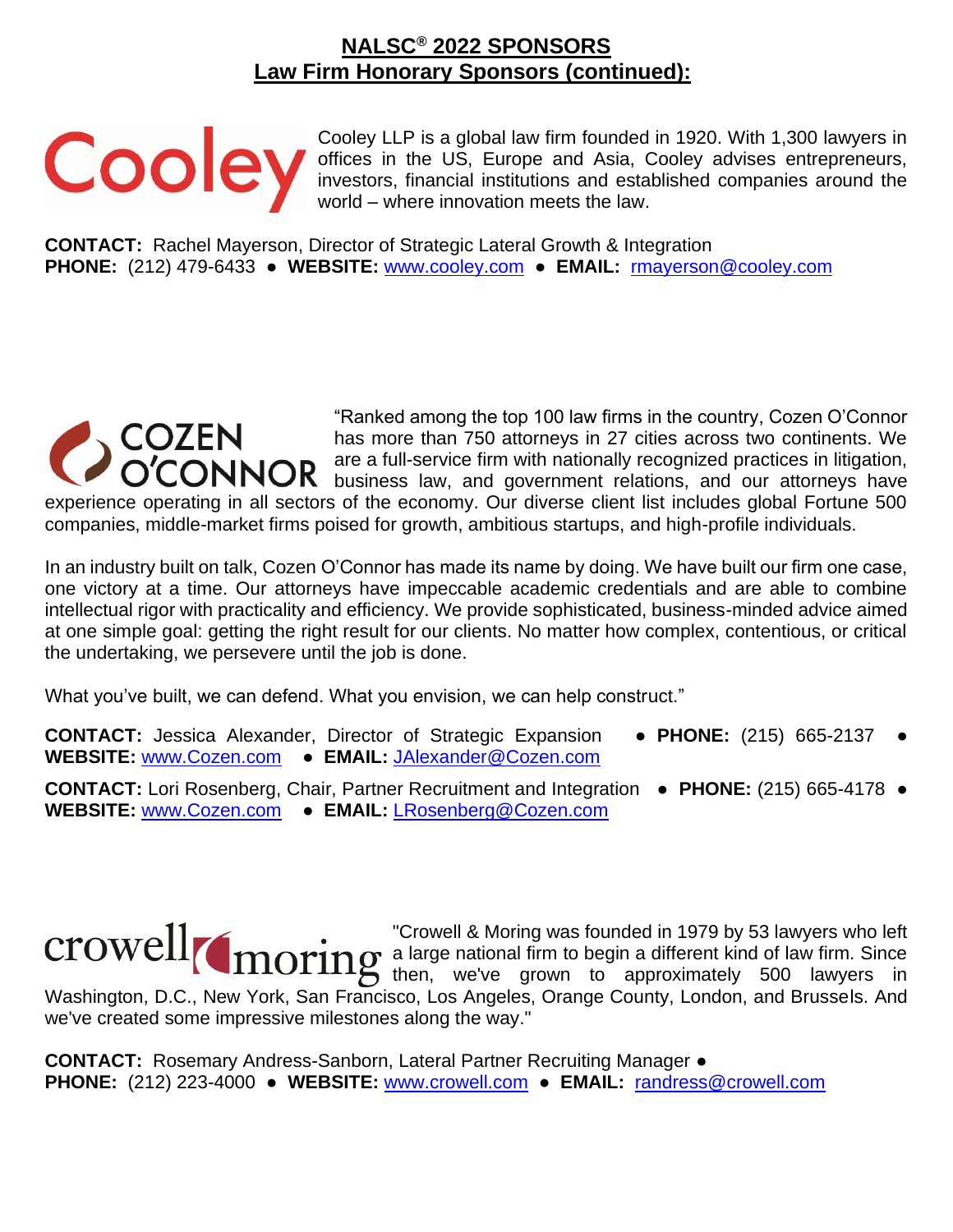Dechert

Dechert is a global specialist law firm with a deep bench of experts focused on sectors with the greatest complexities and highest regulatory demands. We deliver practical commercial insight and judgment to our clients' most important matters. Nothing stands in  $\Box$   $\Box$   $\Box$  The way of giving clients the best of the firm's entrepreneurial energy

and seamless collaboration in a way that is distinctively Dechert. With 27 offices around the world, clients can call on us for our expertise in corporate and securities, complex litigation, finance and real estate, financial services and asset management, intellectual property, and tax.

**CONTACT:** Marelys Sosa, Senior Lateral Recruiting Manager ● **PHONE:** (212) 649-8793 ● **WEBSITE:** [www.dechert.com](http://www.dechert.com/) ● **EMAIL:** [marelys.sosa@dechert.com](mailto:marelys.sosa@dechert.com)

## DuaneMorris®

"Duane Morris LLP, a law firm with more than 700 attorneys in offices across the Unites States and internationally, is asked by a broad array of clients to provide innovative solutions to today's legal and business challenges. With global practice areas

providing specialized advice in corporate and transactional matters, sophisticated litigation representation, a business reorganization and restructuring practice which customarily ranks among the top three in the U.S., a national employment & labor practice and a heavily decorated IP practice focused on patent and trademark litigation as well as portfolio management, and strong capabilities in real estate, health care and energy, Duane Morris is prepared to support the entire range of legal needs for both large and middlemarket clients. Recently, the firm was the subject of its second Harvard Business School case study titled Collaborating for Growth: Duane Morris in a Turbulent Legal Sector, which examines the firm's success in maintaining its collaborative culture despite economic pressures impacting the global legal industry, as well as the firm's continuing expansion into new markets. With Collaborating for Growth, Duane Morris is now the only law firm to have been the subject of two full-blown HBS strategic case studies. For more on the firm's innovative culture deeply committed to client service, please go to [www.duanemorris.com.](http://www.duanemorris.com/)"

**CONTACT:** Amee R. McKim, Director of Legal Recruitment ● **PHONE:** (215) 979-1279 ● **WEBSITE:** [www.duanemorris.com](http://www.duanemorris.com/) ● **EMAIL:** [ARMcKim@duanemorris.com](mailto:ARMcKim@duanemorris.com)

"Dykema is distinguished by our cost-effective and collaborative partnerships with our clients. We deliver practical, results-oriented counsel earning accolades from clients nationwide for our efforts on their behalf in the courtroom and in the boardroom.

We are focused on delivering outstanding results and we strive, at every level, to develop relationships with our clients built on trust and mutual respect. Unparalleled client service is at the heart of our approach to the practice of law. That focus has been a cornerstone of our success for the past 85 years. We hire the best and the brightest talents and instill in all a commitment to our clients' satisfaction and the achievement of their business and legal goals. Dykema and its practitioners are regularly recognized as industry leaders by corporate board members, preeminent legal referral sources, leading industry publications and peers.

We serve clients around the world from our strategically situated offices in Michigan, Illinois, Washington, D.C., Texas, California, and Minnesota. Through our practice management structure and our focused Industry Groups, we know and understand the industries in which our clients compete, from Automotive to Energy, from Hospitality and Gaming to Financial Institutions. Bottom line, we are attuned to the latest industry trends that affect our clients' businesses, enabling us to provide counsel that is comprehensive, insightful and cost-effective."

**CONTACT:** Mary Beth Walsh, Director of Lateral Recruiting ● **PHONE:** (312) 627-2103 ● **EMAIL:** [MBWalsh@dykema.com](mailto:MBWalsh@dykema.com) ● **CONTACT:** Khevna Patel, Manager Legal Recruiting **PHONE:** 213-457- 1726 ● **EMAIL:** [KPatel@dykema.com](mailto:KPatel@dykema.com) ● **WEBSITE:** [www.dykema.com](http://www.dykema.com/)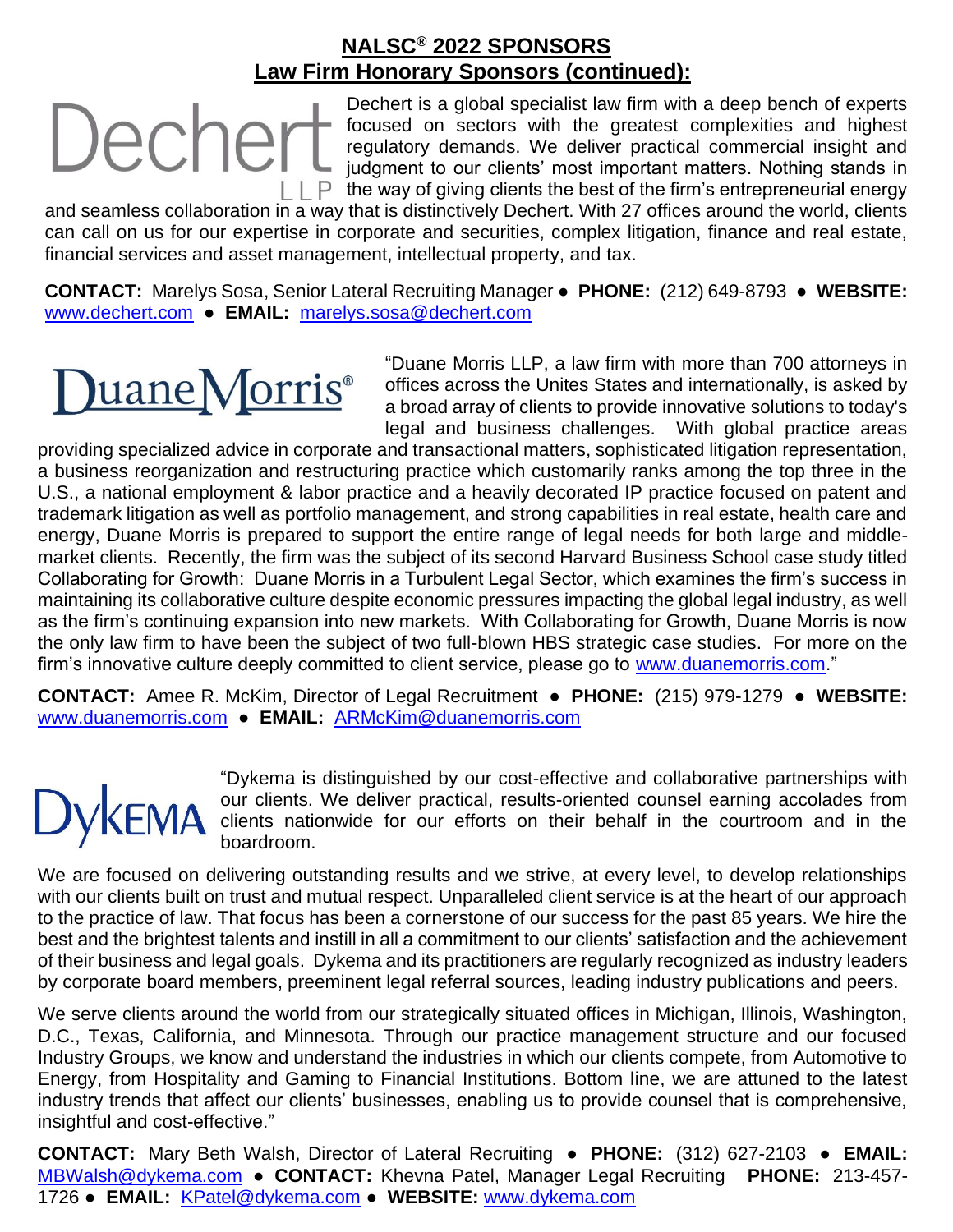"Gibson Dunn is one of a handful of elite full-service global law firms. Renowned for its litigation practice – The American Lawyer named the firm to an unprecedented second term as the 2012 Litigation Department of the Year and acclaimed for its corporate work, the firm represents the world's leading corporations and financial institutions. Gibson Dunn is particularly well known for the many high-profile Supreme Court cases it has handled, including Citizens United and Dukes v. Wal-Mart, and its unique free-market approach to associate training. Founded in Los Angeles in 1890, Gibson Dunn has grown to include over 1,000 lawyers in 17 offices located in major cities throughout the United States, Europe, South America, the Middle East and Asia. In recognition of the firm's achievements, The American Lawyer repeatedly has named Gibson Dunn to its A-List of the nation's 20 elite firms."

**CONTACT:** John O'Hara, Chief Recruiting Officer ● **PHONE:** (213) 229-7393 ● **WEBSITE:** [www.gibsondunn.com](http://www.gibsondunn.com/) ● **EMAIL:** [JOhara@gibsondunn.com](mailto:JOhara@gibsondunn.com)

## Hogan **Lovells**

Change is happening faster than ever, and to stay ahead, you need to anticipate what's next. Legal challenges come from all directions. We understand and work together with you to solve the toughest legal issues in major industries and commercial centers around the world. Whether you're expanding into new markets, considering capital from new sources, or dealing with increasingly complex regulation or disputes, we can help. Whether change brings opportunity, risk, or disruption, be ready by working with Hogan Lovells.

Straight talking. Understanding and solving the problem before it becomes one. Delivering clear and practical advice that gets your job done. Hogan Lovells offers extensive experience and insights gained from working in some of the world's most complex legal environments and markets for corporations, financial institutions, and governments. We help you identify and mitigate risk and make the most of opportunities. Our 2,500 lawyers on 6 continents provide practical legal solutions wherever your work takes you.

A fast-changing and inter-connected world requires fresh thinking combined with proven experience. That's what we provide. Progress starts with ideas. And while imagination helps at every level, our legal solutions are aligned with your business strategy. Our experience in cross-border and emerging economies gives us the market perspective to be your global partner. We believe that when knowledge travels, opportunities arise.

Our team has a wide range of backgrounds. Diversity of backgrounds and experience delivers a broader perspective. Perspectives which ultimately make for more rounded thinking and better answers for you.

Giving back to communities and society is fundamental to good business. And, it's part of our core. We are advocates of justice, equality, and opportunity. Everyone at Hogan Lovells is asked to volunteer at least 25 hours a year as part of their normal work duties. Around the world, our people are making a difference through pro bono activities, community investment, and social justice.

**CONTACT:** Sandra Quinn, Senior Manager Lateral Partner Recruiting ● **PHONE:** (212) 918-3000 **WEBSITE:** [www.hoganlovells.com](http://www.hoganlovells.com/)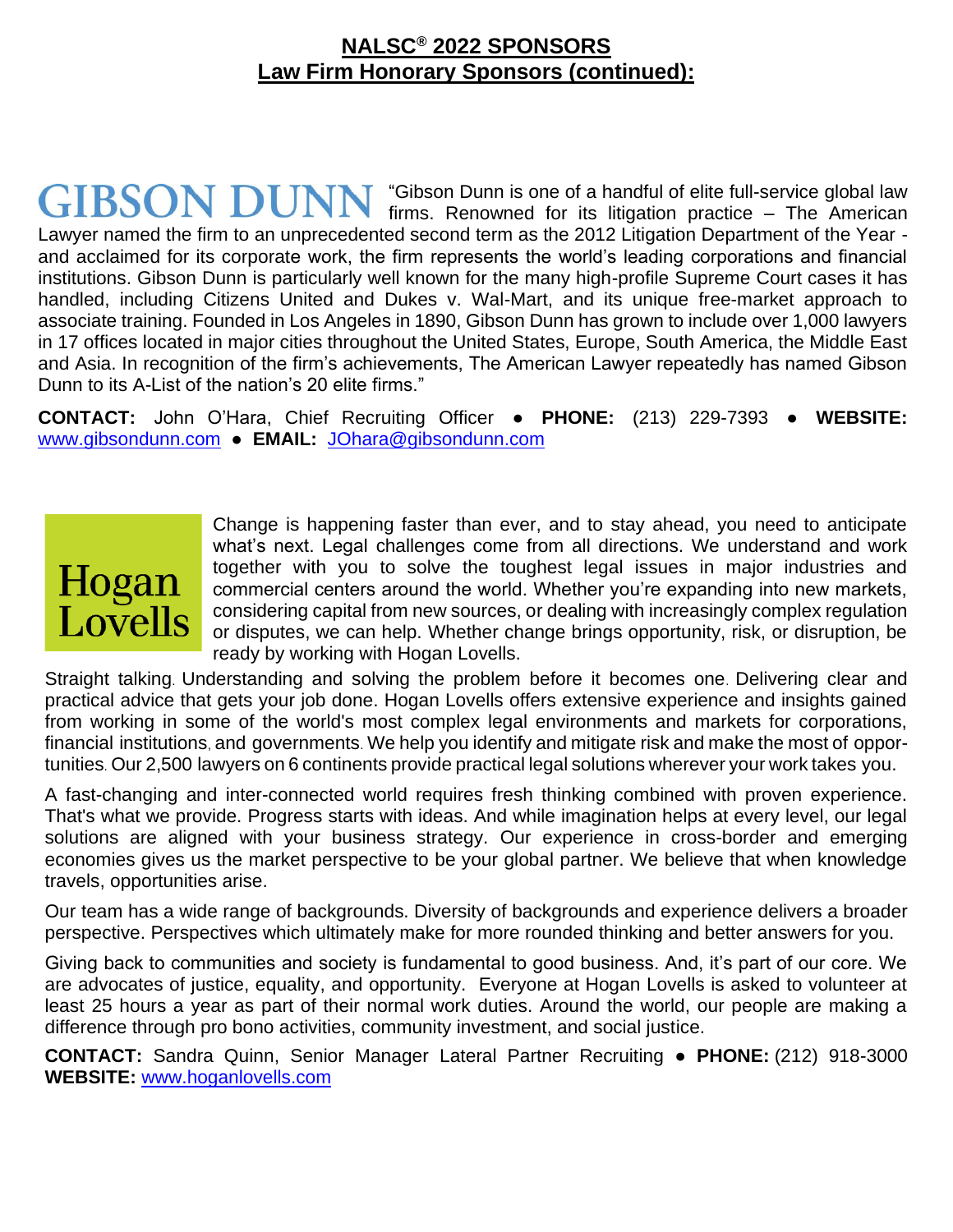### **K&L GATES**

K&L Gates is one of the largest law firms in the world with over 40 offices and nearly 2,000 lawyers located across five continents. Our broad platform provides clients with local market knowledge and access to both national and

international capabilities. Our fully-integrated environment combined with robust multidisciplinary practice areas and in-depth industry experience, means our clients can confidently turn to us to guide them through the legal challenges inherent in the ever-changing international landscape.

In addition to specific recognitions of the firm's partners, practices, offices, and markets, our recent firmwide recognitions include:

- Named among the top three firms out of more than 14,000 ranked for most national first-tier rankings in the 2019 U.S. News-Best Lawyers "Best Law Firms" survey. For a ninth consecutive year, we were also among the top 10 for most regional first-tier rankings and combined regional and national first-tier rankings, with our full rankings including 42 national first-tier rankings and 129 first-tier marks across 16 state and metropolitan areas in 59 different practice groups.
- Recognized as one of the world's top law firm brands in the BTI Brand Elite 2019: Client Perceptions of the Best-Branded Law Firms.
- Awarded a 2019 Gold Standard Certification by the Women in Law Empowerment Forum (WILEF) for an eighth time for demonstrating high levels of women as firm partners and leaders.
- Named a "Top Performer" and "Compass Award winner" by the Leadership Council on Legal Diversity (LCLD) for the fourth consecutive year in 2018. The designation recognizes active LCLD member corporations and law firms who have dedicated the most time and energy to participating in LCLD programs and supported its mission of creating a more inclusive legal profession.

**CONTACT**: Emily Falconer, Senior Legal Recruiting Regional Manager ● **PHONE**: (412) 355-6500 **WEBSITE**: [www.klgates.com](http://www.klgates.com/)



"Kelley Drye & Warren LLP is an international law firm founded in 1836 with approximately 350 lawyers and other professionals practicing in New York, NY; Washington, DC; Los Angeles, CA; Chicago, IL; Stamford, CT; Parsippany, NJ; and Brussels, Belgium, additionally offering a full scope of legal service through our affiliate relationship with the Mumbai-based independent law firm, Fortitude Law Associates.

Kelley Drye helps clients reach their business goals by providing legal advice in more than 30 practice areas, delivered with efficiency, lean staffing, excellence in advocacy, early resolution of litigation and use of state-of-the-art technology.

For more than 170 years, Kelley Drye has provided legal counsel carefully connected to our client's strategies and has measured success by the real value we create. Although the practice of law has evolved with time, the value of outstanding client service – and Kelley Drye's commitment to providing it – have remained unchanged."

**CONTACT:** Suzanne Gralow, Director of Administration **EMAIL:** [sgralow@kelleydrye.com](mailto:sgralow@kelleydrye.com) **● PHONE:** (202) 342-8585 **● WEBSITE:** [www.kelleydrye.com](http://www.kelleydrye.com/) **CONTACT:** Stephanie Casker, Recruiting and Legal Personnel Manager **EMAIL:** [scasker@kelleydrye.com](mailto:scasker@kelleydrye.com) **● PHONE:** (212) 808-7510 **● WEBSITE:** [www.kelleydrye.com](http://www.kelleydrye.com/)

# **LATHAM&**

"Latham is dedicated to working with clients to help them achieve their business goals and overcome legal challenges anywhere in the world. From a WATKINSLP global platform spanning 14 countries, Latham lawyers help clients succeed."

CONTACT: Peter F. Alexander, Global Recruiting Manager – US Lateral Associate Recruiting ● PHONE: (212) 906-3065 ● WEBSITE: [www.lw.com](http://www.lw.com/) ● EMAIL: [peter.alexander@lw.com](mailto:peter.alexander@lw.com)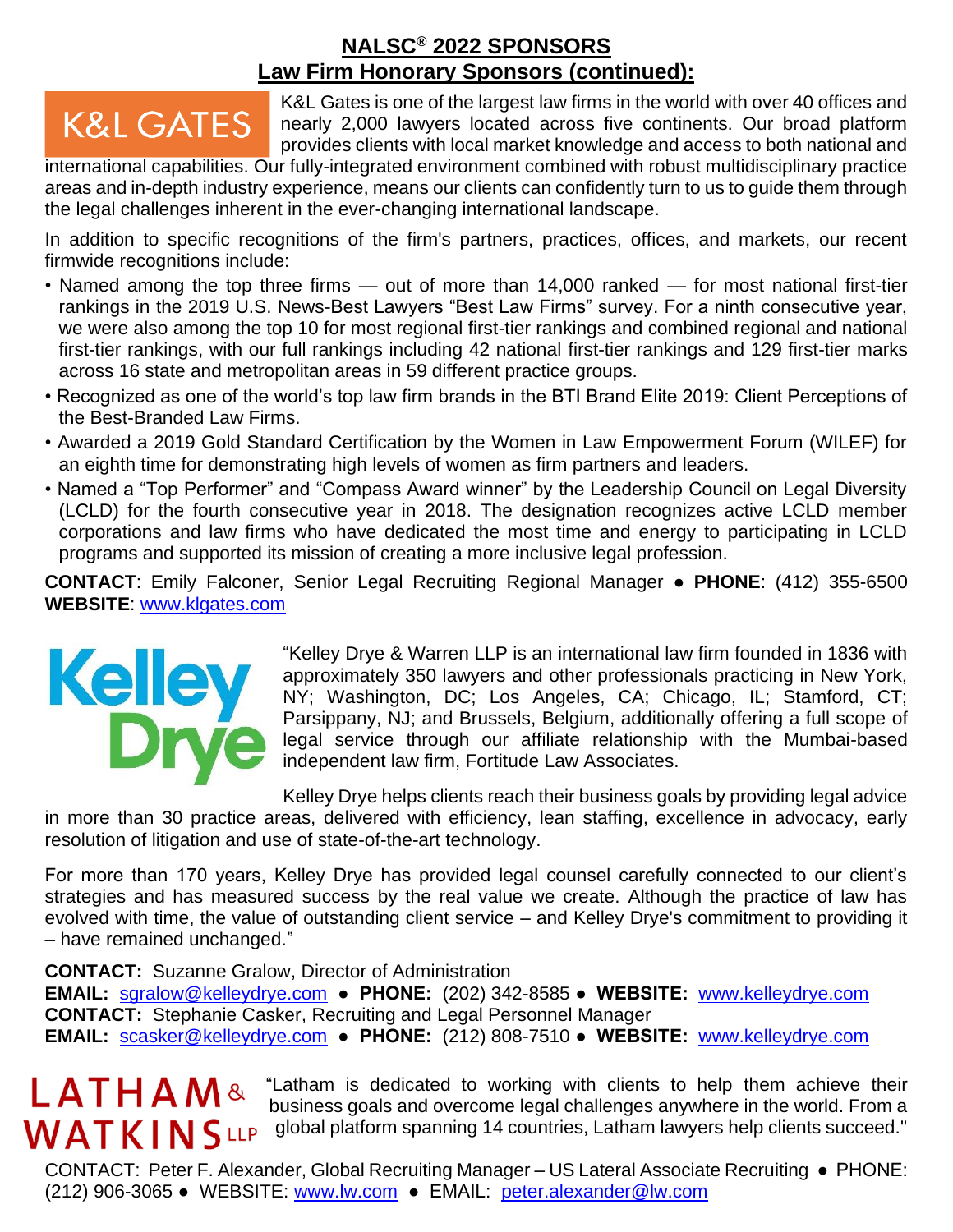

"It is an exciting time to be in the legal industry. As the rate of change in our society accelerates, digital transformation continues to alter the paradigms of business. Now, more than ever, our clients need lawyers who enable them to see beyond the next turn — and help them innovate, grow and evolve.

At Loeb & Loeb, this is what we do every day.

We represent a wide range of organizations, as well as high net worth individuals and families. We help these clients identify opportunities, expand into new markets, launch innovative products and services, protect their assets, resolve disputes, and connect with audiences in new ways. We know our clients' businesses and understand their personal objectives. And we have tremendous multidisciplinary know-how in today's technology and mobility trends, which continue to transcend all industries.

As a multiservice law firm with more than 400 lawyers across eight offices in the United States and Asia, we have you covered."

CONTACT: Paul G. Giangola, Director, Legal Talent Management ● PHONE: (212) 407-4164 ● WEBSITE: [www.loeb.com](http://www.loeb.com/) • EMAIL: [pgiangola@loeb.com](mailto:pgiangola@loeb.com)



"Lowenstein Sandler is a leading national law firm, committed to helping our clients succeed. Our industry knowledge, entrepreneurial drive, and proven commitment to our communities delivers a different and better law firm experience to our clients.

At Lowenstein Sandler, we work harder than our competitors to understand our clients' businesses. We train our lawyers more intensely to respect and respond to clients' needs. We immerse ourselves more deeply in clients' industries, so that we can understand their world better. We are fearless, entrepreneurial, creative, trusted and passionate about serving our clients.

Every member of Lowenstein Sandler makes  $-$  and must deliver on  $-$  a commitment to his or her colleagues, clients and community.

Colleagues: Our people treat one another with mutual respect, reinforcing a supportive culture and maintaining a spirit of generous collaboration throughout the firm.

Clients: We extend that same spirit to our clients, continuously responding to their needs, and form relationships of mutual trust through which we craft relevant and innovative business solutions.

Community: We invest the same degree of energy and dedication to the communities where we live and work through our active, innovative pro bono program, our commitment to the public interest, and the spirit of volunteerism that drives our community service initiatives.

There's no better example of what sets us apart than our Lowenstein Center for the Public Interest. We take our pro bono commitment as seriously as the work of our most important clients. With our pro bono partners, we challenge unjust laws and score high-impact victories in matters involving immigration, education, housing, and civil rights, and we represent an array of clients who need counsel to protect their basic rights to shelter, safety, and subsistence. Our pro bono and public interest commitment is real and visceral.

If passion, dedication and service are among your top priorities, then we are the law firm for you."

**CONTACT:** Gary M. Wingens, Esq., Chairman and Managing Partner **PHONE:** (212) 204- 8687 ● **WEBSITE:** [www.lowenstein.com](http://www.lowenstein.com/) ● **EMAIL:** [gwingens@lowenstein.com](mailto:gwingens@lowenstein.com)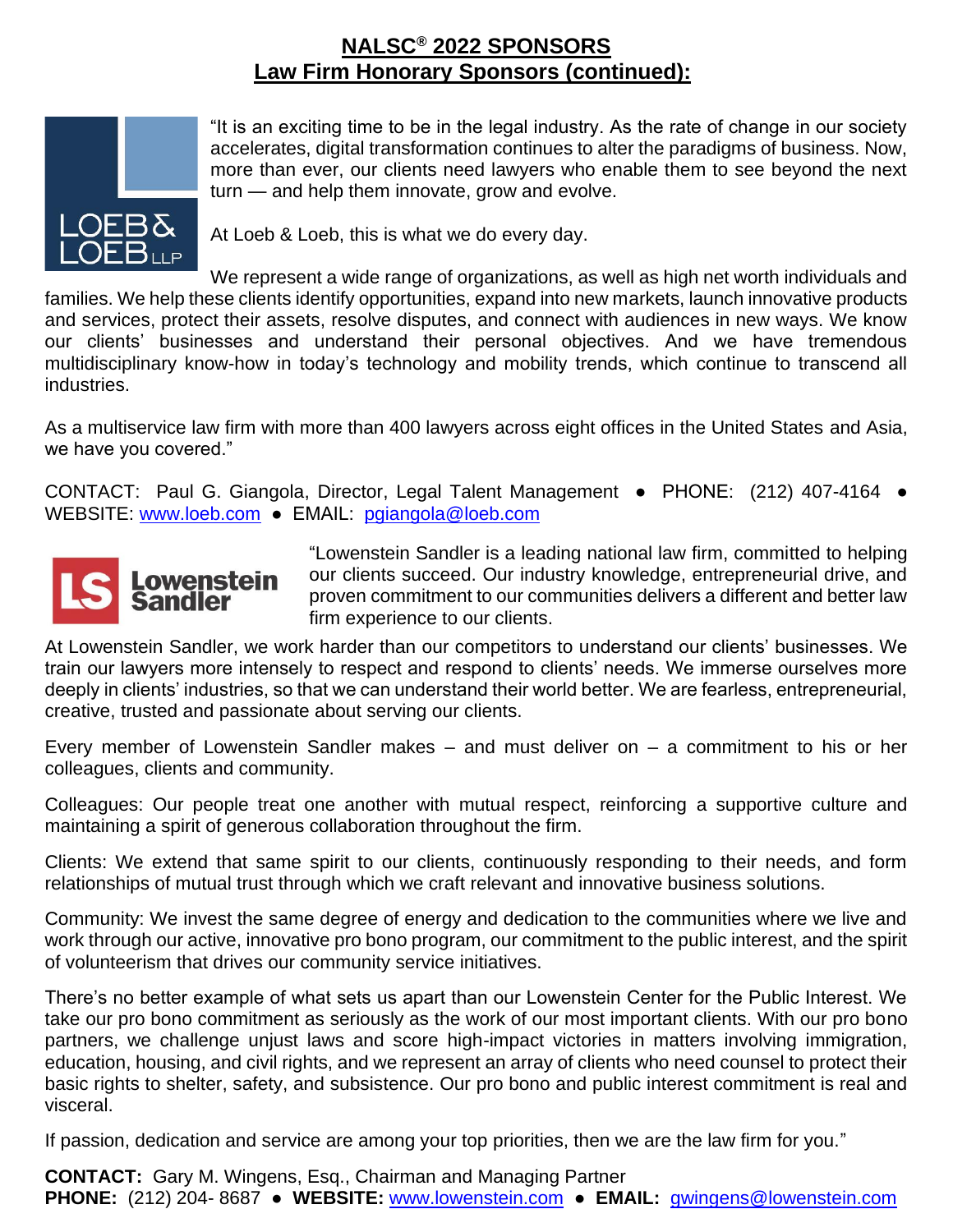

"Michelman & Robinson, LLP ("M&R") is a dynamic and growing national law firm with offices in California and New York. Our attorneys are experts in their respective industries and take a

passionate and tenacious approach toward client advocacy. Our clients include Fortune 500 corporations, financial institutions, high-tech and industrial enterprises, real-estate developers, government agencies, entrepreneurs in major and emerging industries, educational institutions and philanthropic institutions, as well as individuals, and small and mid-sized businesses. We have successfully handled thousands of transactions and our litigators are aggressive, seasoned and knowledgeable.

Our attorneys are gifted communicators who build relationships with each client in order to deliver firstrate legal solutions and personalized attention to every matter. M&R has the breadth to handle large, complex matters, while maintaining a culture that emphasizes collegiality and mutual respect. We stand out among our colleagues as a firm that serves our clients' immediate legal needs while creating strong, long-term relationships that support their ongoing business objectives."

**CONTACT:** Jeep Jensen, Chief Operating Officer ● **PHONE:** (310) 564-2670 **WEBSITE:** [www.mrllp.com](http://www.mrllp.com/) ● **EMAIL:** [JJensen@mrllp.com](mailto:JJensen@mrllp.com)

Miles & Stockbridge is one of the preeminent corporate and general MILES & business law firms in the mid-Atlantic region. We are an Am Law 200 firm with more than 200 lawyers practicing in seven offices, including offices in Baltimore, Washington, D.C., Northern Virginia and Richmond.

From the top down, Miles & Stockbridge lawyers blend "big firm" sophistication with the intimacy of a "small firm" culture. We understand that our law firm is only as strong as the people who work here—so we recruit not only the best and brightest providers of sophisticated legal services, but also focus on lawyers dedicated to helping their clients achieve their business goals, with the kind of thoughtful counsel that makes exceptional efforts an everyday experience.

We are committed to providing a collaborative, dynamic and engaging environment that allows talented lawyers from diverse backgrounds to thrive and grow—both as professionals and as people. We try to strike an important balance between maintaining our approachable "open-collar" feel while offering our lawyers the depth and breadth of a leading national firm's robust resources.

Miles & Stockbridge is actively growing within our footprint and beyond, and actively seeks experienced lawyers with portable practices and groups to expand and bolster client services.

**CONTACT:** Sarah Jackson, Legal Recruiting Manager ● [SJackson@MilesStockbridge.com](mailto:SJackson@MilesStockbridge.com) **PHONE:** (410) 727-6464 ● **WEBSITE:** [www.milesstockbridge.com](http://www.milesstockbridge.com/)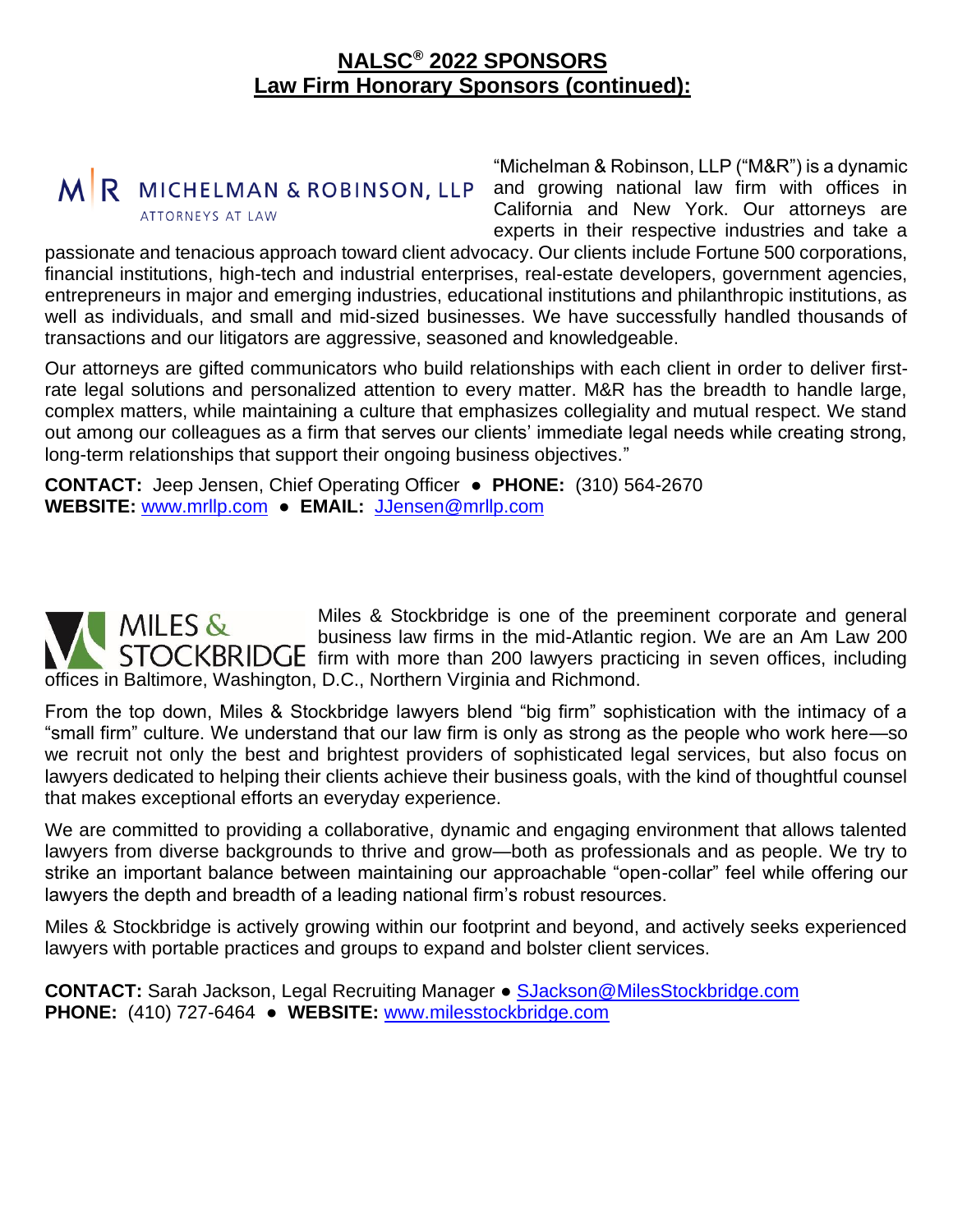### Moore&VanAllen "Founded in 1945, and ranked in the Am Law 200 for 22 consecutive years.

We represent ideas, values and aspirations. We represent carefully laid plans and bold long-term goals. By immersing ourselves in a deep understanding of what is important and meaningful to our clients we bring clear perspective to any legal challenge and find solutions in unexpected places.

An unwavering focus on our clients has led to steady growth as one of the largest law firms in the Southeast. Nearly 400 lawyers and professionals in over 75 areas of focus represent clients across the country and around the globe. Blue-chip Fortune 500 organizations, financial services leaders, domestic and global manufacturers, retailers, individuals, and healthcare and technology companies benefit from our strategic, innovative approach to significant business transactions, complicated legal issues and difficult disputes.

Our value is rooted in the experience gained over seven decades. Nationally recognized, culturally inclusive and community-spirited, we understand that success for our clients comes from investing in the strength of ideas and the power of collaboration."

**CONTACT:** Keisha Jeffries, Lateral Attorney Recruiting Manager • [keishajeffries@mvalaw.com](mailto:keishajeffries@mvalaw.com) **PHONE:** (704) 331-3500 ● **WEBSITE:** [www.mvalaw.com](http://www.mvalaw.com/)

 $\bf{M}$   $\bf{O}$   $\bf{R}$   $\bf{R}$   $\bf{I}$   $\bf{S}$   $\bf{O}$   $\bf{N}$  "We strive to be an extremely well-balanced law firm, providing a broad range of services. We are leaders in each of the areas in which we practice. These include litigation, financial services, intellectual property and technology, and transactional work, such as corporate, capital markets and real estate finance representations.

We believe that the kind of intelligence that clients look for when they seek us out for intellectual property advice, or for a bet-the-company case, is actually quite similar to that exhibited by our lawyers who come up with novel financial products for our financial services clients. Creative thinking, and a passion for practical solutions, inform all our work. Learn about our practices."

**CONTACT:** Lauren Galluzzo, Attorney Recruiting Manager ● **PHONE:** (973) 479-1482 **WEBSITE:** [www.mofo.com](http://www.mofo.com/) ● **EMAIL:** [LGalluzzo@mofo.com](mailto:LGalluzzo@mofo.com)



"We see 21st century law as a tool to help shape our clients' futures.

Our focus is on knowing what is important to our clients now and next so we can foresee obstacles and opportunities in their space and smooth the way. We ensure they are equipped with winning legal strategies as they navigate the exciting and challenging times we live in.

Our ability to do this comes from these working principles:

- We're curious and extremely focused on understanding our clients' businesses and industries.
- We tap the collective intelligence of Nixon Peabody to deliver the best thinking and create value for our clients throughout the world.
- We lean forward into the future, together with our clients, to see and prepare for what's ahead.

Working together, we handle complex challenges in litigation, real estate, corporate law and intellectual property anywhere in the world."

### Strength in numbers:

- 1,200 connections made through NP Capital 67 attys named a Chambers Leader in their field Connector®
- 1 Chief Innovation Officer
- 80 Tier 1 U.S. News/Best Lawyers national and metropolitan practices
- 
- 100% rating on the HRC Corporate Equality Index
- 39,947 pro bono hours in 2014
- 700+ Attorneys

**CONTACT:** Tina B. Solis, Esq., Partner ● **PHONE:** (312) 977–4482 **WEBSITE:** [www.nixonpeabody.com](http://www.nixonpeabody.com/) ● **EMAIL:** [TBSolis@nixonpeabody.com](mailto:TBSolis@nixonpeabody.com)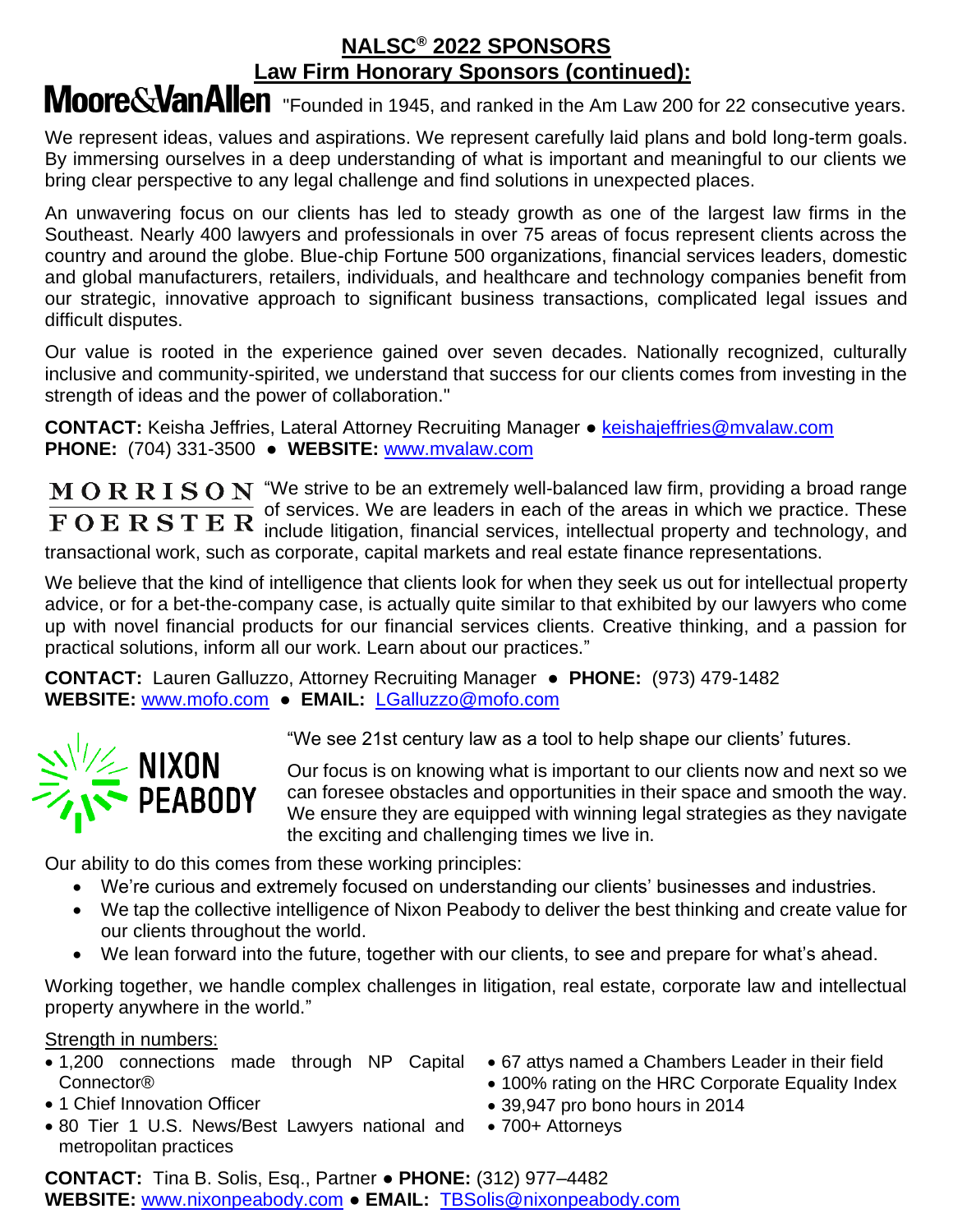"Orrick is a leading global law firm with a particular focus on serving companies in the technology, energy and financial sectors. We are recognized worldwide for delivering the highest-quality, commerciallyoriented legal advice and for our culture of innovation and collaboration. recognized worldwide for delivering the highest-correct oriented legal advice and for our culture of innovation<br>Founded in San Francisco a century and a half ago,<br>by Law360 as one of the "Global 20" leading firms<br>clients a

Founded in San Francisco a century and a half ago, Orrick today is named by *Law360* as one of the "Global 20" leading firms. Our platform offers

Orrick practices in five core areas: Corporate, Energy & Infrastructure, Finance, Intellectual Property and Litigation. Known for our work in the technology sector, we act for many of the world's top public companies as well as more than 1,200 start-ups. We also are recognized for working on the most innovative deals in the renewable energy and PPP markets. Our municipal bond practice consistently ranks No. 1 in the United States, and we offer top-tier structured and leveraged finance practices. *Financial Times* commended our intellectual property teams for securing two of the most innovative patent litigation wins of 2012. Our litigation teams represent a third of the *Fortune* 100 in resolving high-stakes matters involving a broad range of disciplines before trial and appellate courts and forums worldwide. In 2012, *The American Lawyer* named Orrick to its list of leading litigation departments for the second consecutive time and selected an Orrick partner as Litigator of the Year. All together, Orrick is recognized by *Chambers Global* for strengths across 43 transactional, litigation and regulatory practice areas in the United States, Asia and Europe.

Orrick also is known for innovation in the delivery of sophisticated legal services. We have revolutionized the law firm talent model to ensure we assign the right talent to the right task. Our Global Operations Center in Wheeling, West Virginia, is the longest standing and most successful legal and administrative insourcing center in our profession. We have pioneered the use of innovative pricing models. Selected by *Financial Times* among the most innovative U.S. law firms in 2011 and again in 2012, Orrick was cited for leadership in both legal advice *and* client service.

Collaboration—one of the firm's core values—defines our relationships with our clients, our people and our communities. This is evident in the way our lawyers partner with our clients' in-house teams, our approach to lawyer development, our efforts to enhance the diversity of our profession, and our commitment to pro bono and community responsibility."

**CONTACT:** Lauren Barton, US Manager of Lateral Associate Recruiting ● **PHONE:** (650) 614-7400 ● **WEBSITE:** [www.orrick.com](http://www.orrick.com/) ● **EMAIL:** [lbarton@orrick.com](mailto:lbarton@orrick.com)

Pillsbury is a firm of forward-thinking lawyers collaborating seamlessly across disciplines to discover innovative solutions for our clients. A keen industry focus helps us understand our clients' concerns and proactively resolve their issues. Pillsbury clients operate in today's most dynamic industries including technology and media, energy and natural resources, financial services, real estate and

construction, and travel, leisure and hospitality.

To better serve our clients, we structure our practices to address the full spectrum of business and legal issues they face. We make a significant and sustained investment in monitoring the industries in which they compete. We not only attend the same industry events, but are presenters and speakers. As a result, we commence every client matter already well informed of the industry trends that influence strategy and planning.

**CONTACT:** Charles Curtis, Firmwide Director of Attorney Recruiting ● **PHONE:** (213) 488-7361 **WEBSITE:** [www.pillsburylaw.com](http://www.pillsburylaw.com/) ● **EMAIL:** [charles.curtis@pillsburylaw.com](mailto:charles.curtis@pillsburylaw.com)